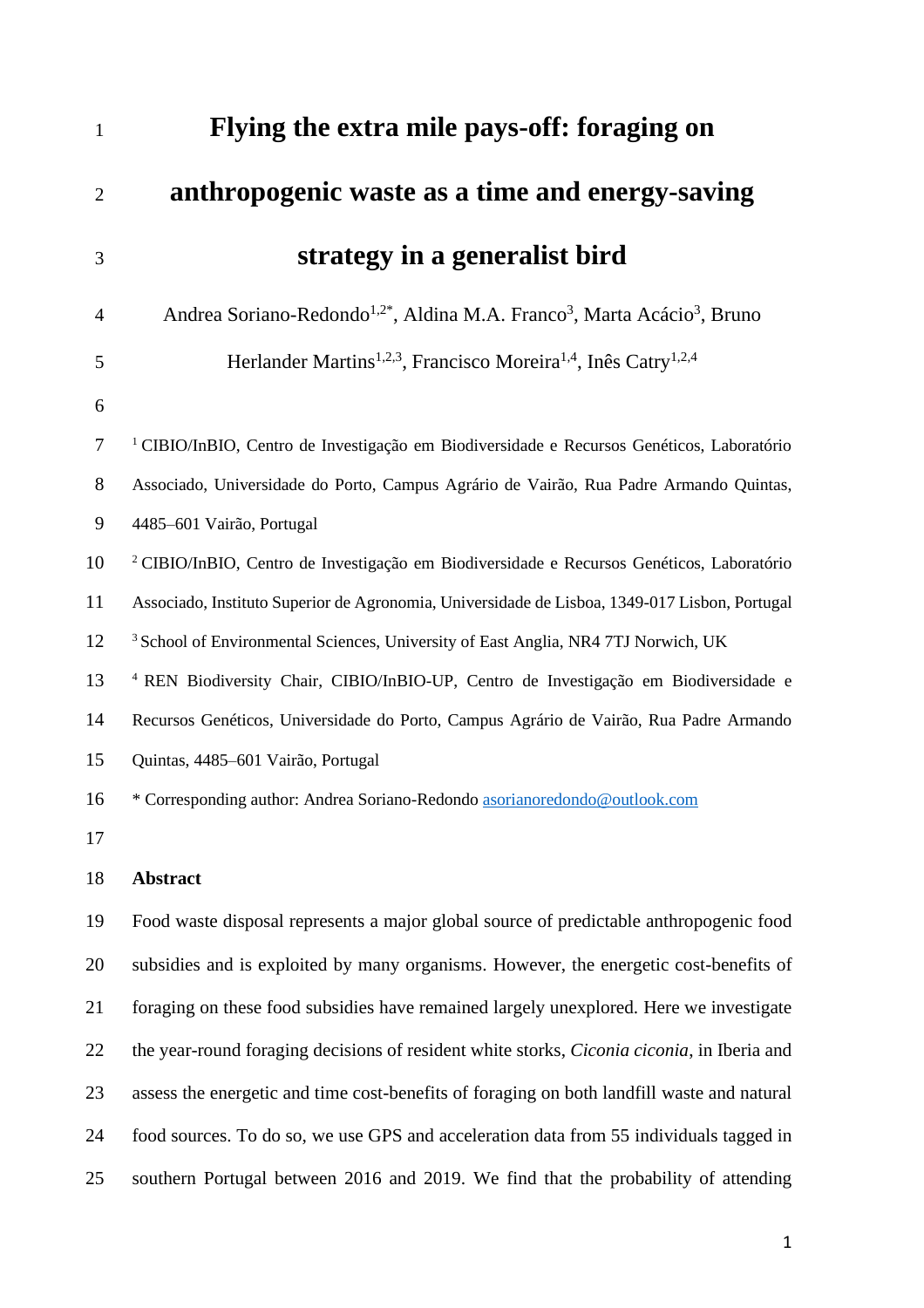landfill sites was 60% during the non-breeding season and 44% during the breeding season. Moreover, foraging on landfill waste is a time- and energy-saving strategy; although birds had to travel 20% further to exploit this resource during the breeding period, they spent overall 10% less energy than when foraging on natural prey. We show that this relationship could be mediated by a reduction in foraging time and an increase in foraging efficiency while exploiting landfill waste. Surprisingly, we did not find any evidence that landfill specialists experienced any competitive advantage during landfill exploitation over birds that visit landfills occasionally. These insights are key to predict how species that rely on landfills can be affected by waste reduction initiatives planned by the European Union, and implement the necessary management strategies.

 **Keywords:** landfill closure; landfill waste; foraging ecology; predictable anthropogenic food subsidies; white storks.

# **1. Introduction**

 Humans produce enormous quantities of food waste; estimates suggest that 30-40% of all food produced is wasted (Parfitt et al., 2010) and deposited in locations where it can be accessible to wildlife. These predictable anthropogenic food subsidies (PAFS), in the form of organic waste on landfills, fisheries discards or crop residuals, generate impacts on animal populations at multiple scales, from the individual to the ecosystem (Oro et al., 2013). Individuals from numerous animal species have modified their movements, activity, geographical range, and home range size in response to PAFS (Gilbert et al., 2016; López-López et al., 2014; Newsome et al., 2015; Patrick et al., 2015; van Donk et al., 2019); which can affect survival and reproduction rates, and subsequently the demography of these populations (Plaza and Lambertucci, 2017).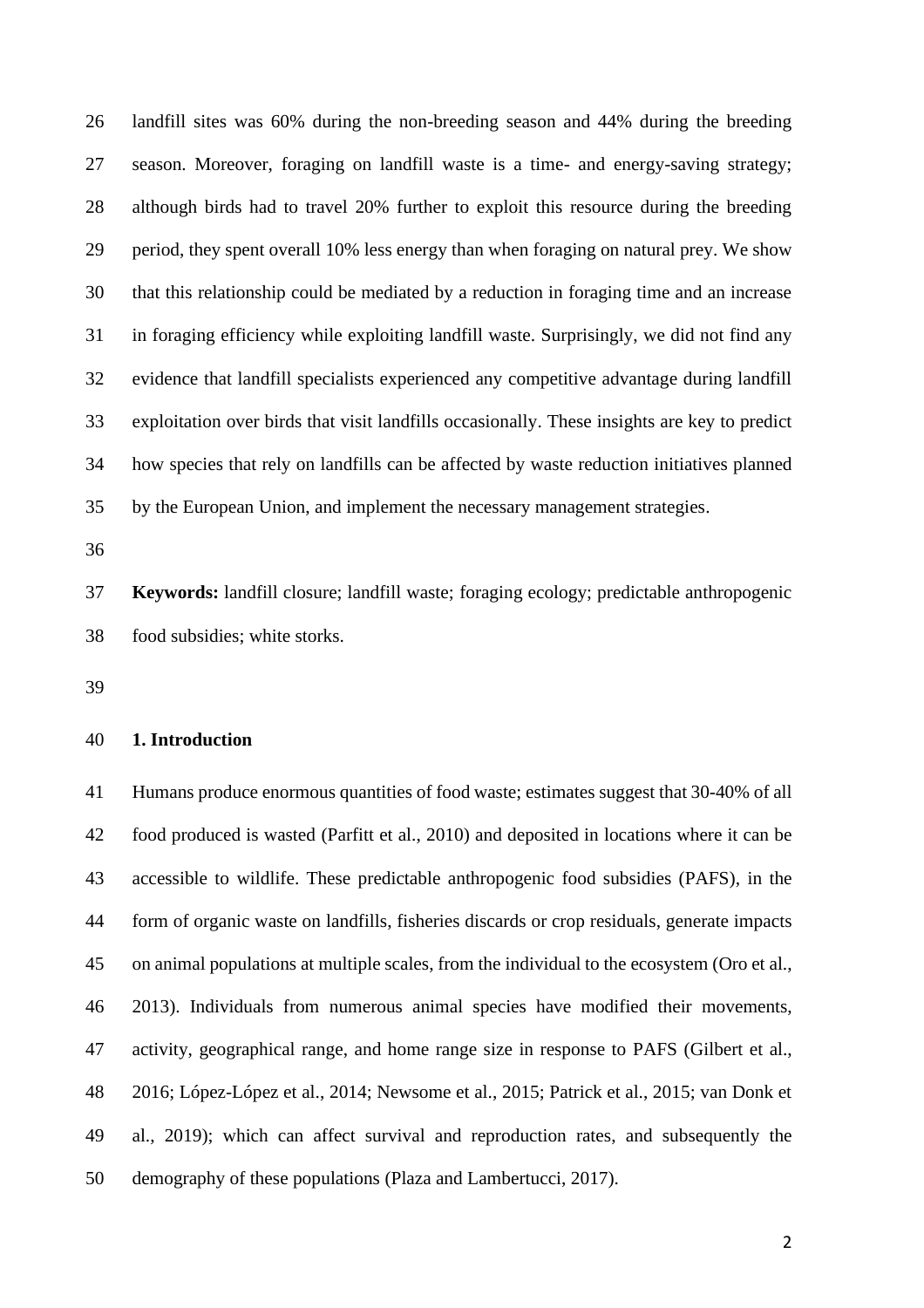Landfill sites, in particular, can potentially sustain high densities of scavenging individuals (Oro et al., 2013). The spatial and temporal predictability, accessibility, and nutritional value of anthropogenic food waste can provide abundant food resources for wildlife, and has been shown to be responsible for the demographic explosion of generalist animals (such as foxes, rats and gulls), but also for the sustenance of some endangered species (Plaza and Lambertucci, 2017). Landfill use has been associated with increased body mass in black vultures (*Coragyps atratus*) (Plaza and Lambertucci, 2018), kelp gull (*Larus dominicanus*) nestlings (Lenzi et al., 2019), and grizzly bears (*Ursus arctos horribilis*) (Blanchard, 1987). Landfill use has also been linked to higher reproduction performance; for example, white storks (*Ciconia ciconia*) had larger clutch sizes (Djerdali et al., 2008), glaucous gulls (*Larus hyperboreus*) experienced higher fledging rate (Weiser and Powell, 2010), and laughing gull (*Leucophaeus atricilla*) chick growth and survival was enhanced (Dosch, 1997), compared to conspecifics foraging in more natural landscapes.

 According to the optimal foraging theory animals choose to forage in sites that maximize energy intake while minimizing energy and time expenditure (Stephens and Krebs, 1986; Ydenberg et al., 1994). Landfill waste offers large quantities of high-energy food (Patenaude-Monette et al., 2014; van Donk et al., 2019) but is localised in space; hence trade-offs exist between time spent in landfills sites and energetic costs of travelling, especially for central-place foragers during the breeding season (Gilbert et al., 2016). Foraging in landfill sites is likely to exacerbate inter and intraspecific competition (through agonistic interactions and food‐robbing), which increases energetic costs, since they attract large numbers of individuals and at high densities (Oro et al., 2013). On the other hand, on natural heterogeneous landscapes, prey is often patchily distributed and intraspecific competition is likely to be low since individuals tend to forage in smaller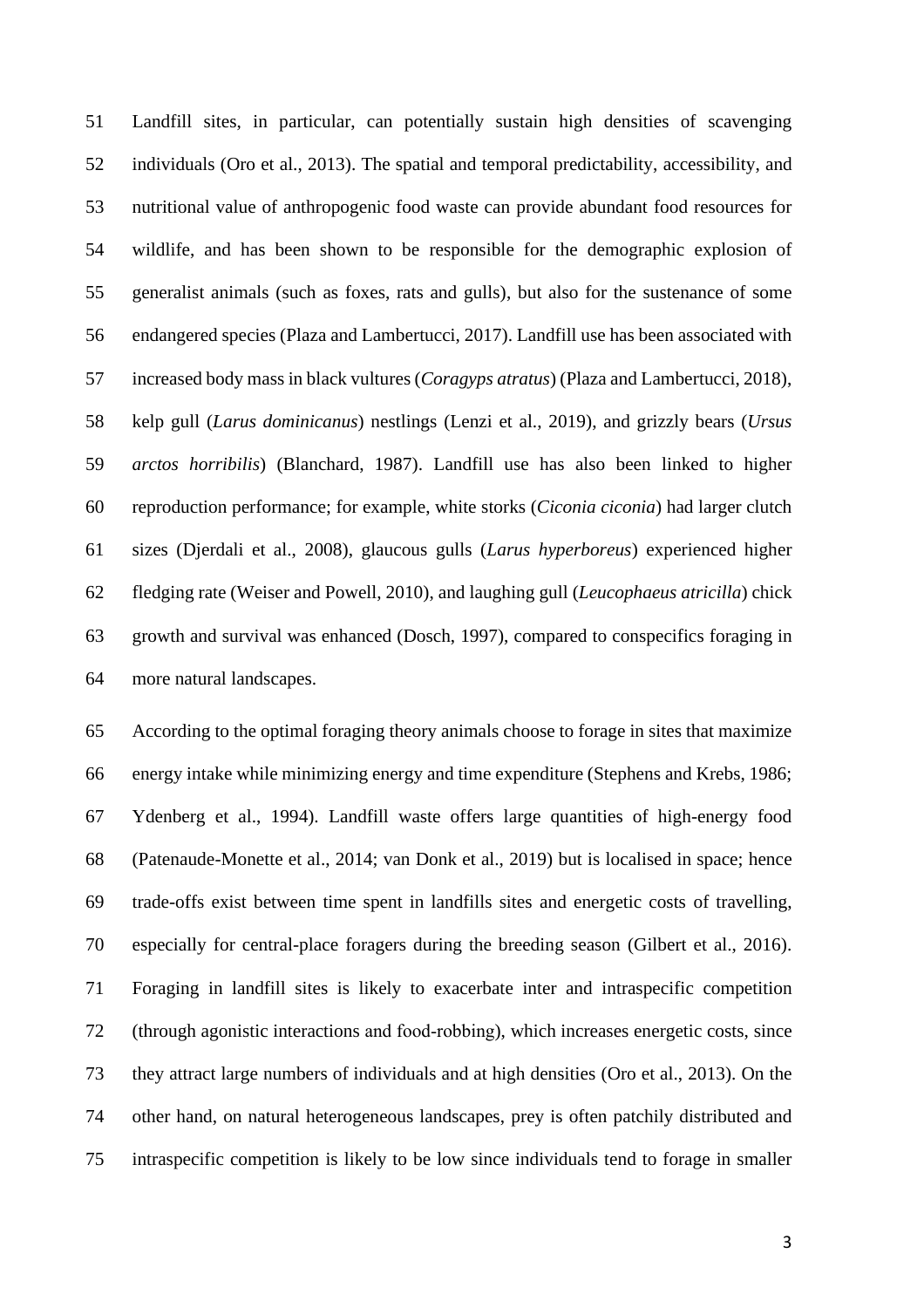groups (Catry et al., 2017). These dynamics could lead to the emergence of individual foraging strategies and specialisation, with less competitive individuals avoiding landfill sites. Despite many studies focusing on the fitness benefits for individuals exploiting landfill waste, the energetic cost-benefits of landfill use have not yet been fully quantified. Use of landfill resources, together with the global increase of temperature due to climate change, may have facilitated the establishment of non-migratory white stork populations in Iberia (Catry et al., 2017). Resident individuals heavily rely on food waste disposal sites for foraging and no longer complete their annual migrations to and from their sub- Saharan wintering grounds. In two decades the number of resident white storks in Portugal has increased from 1,187 individuals (18% of the breeding population) in 1995 to 14,434 (62% of the breeding population) in 2015 (Catry et al., 2017). White storks' use of landfill resources in Iberia has been investigated, and evidence shows that storks nesting close to landfill sites heavily relied on them (Gilbert et al., 2016). Moreover, breeding success for these individuals was higher than for individuals nesting further away (Gilbert, 2015).

 Whilst this increasing number of white storks in Iberia is widely attributed to their high adaptability and behavioral plasticity, new EU directives (1999/31/UE and, more recently, 2018/850/UE), regulating waste disposal, can greatly revert this trend. These directives have established new circular economy targets aiming to reduce municipal waste landfilled to 10% in the next decade. Recent evidence shows that landfill closure can cause declines on survival, body mass, egg volume and/or clutch size in several gull species (Payo-Payo et al., 2015; Pons and Migot, 1995; Steigerwald et al., 2015) (but see (Katzenberger et al., 2019)). Therefore, it is crucial to understand foraging decisions, and how animals search for and exploit landfill waste, as opposed to natural prey, to predict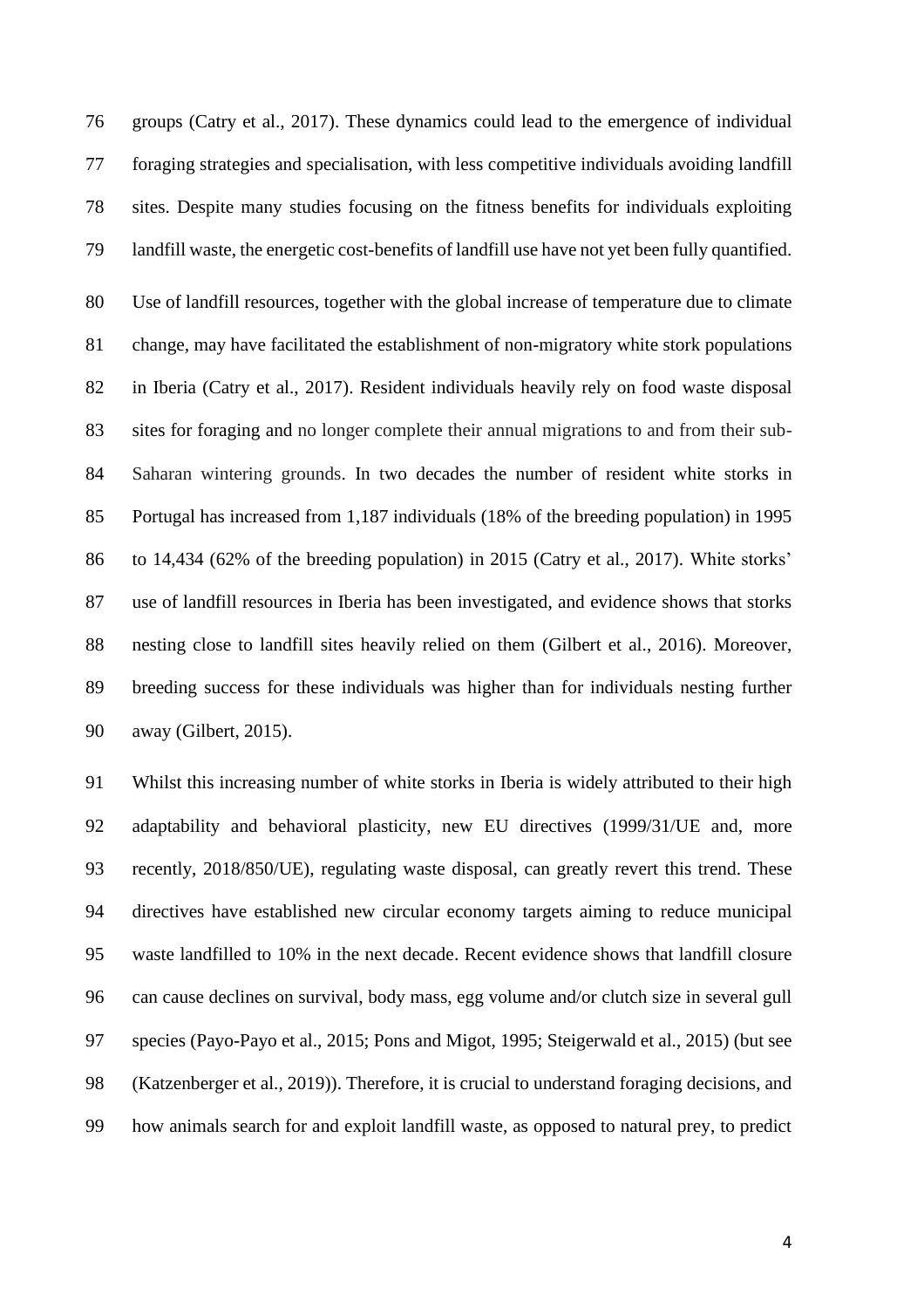how animal populations might respond when food waste is removed, and to develop appropriate conservation and management strategies.

 Here we investigate (i) the foraging decisions of resident white storks feeding on PAFS and natural food sources in Iberia; (ii) the energetic and time cost-benefits of these foraging decisions during the breeding and non-breeding seasons; and (iii) whether birds highly specialised on landfills gain a competitive advantage while exploiting PAFS, by increasing their foraging efficiency and decreasing the foraging time necessary to meet their energetic requirements, over birds that only visit landfills occasionally. These insights will be key to understand the drivers of landfill use and to predict how storks — and to some extent other birds found regularly in large numbers at landfills (e.g. egrets, herons, gulls and some raptors) — may be affected by reductions in PAFS. This understanding is key for a species that has substantially increased in numbers in the last decades due to the exploitation of landfills (Catry et al., 2017), and for which density dependent effects of food depletion are associated with high nestling mortality (Denac, 2006; Zurell et al., 2015).

 In this study we examine 4 years of GPS and tri-axial acceleration data from resident white storks in Iberia and determine their behaviour, energy expenditure, foraging decisions, and landfill use. We use structural equation models (SEM) (Lefcheck et al., 2016; Lefcheck, 2016) to understand the relationships among foraging movements, energy expenditure and behaviour. We hypothesize that the choice of food resources (anthropogenic waste or natural prey) will lead to different foraging strategies, for example at landfills sites birds will reduce the time devoted to foraging and increase energy efficiency given the spatiotemporal predictability of organic waste deposition. Moreover, we predict that foraging strategies might differ between the breeding and non-breeding season, as breeding birds will have to return to the nest frequently, so their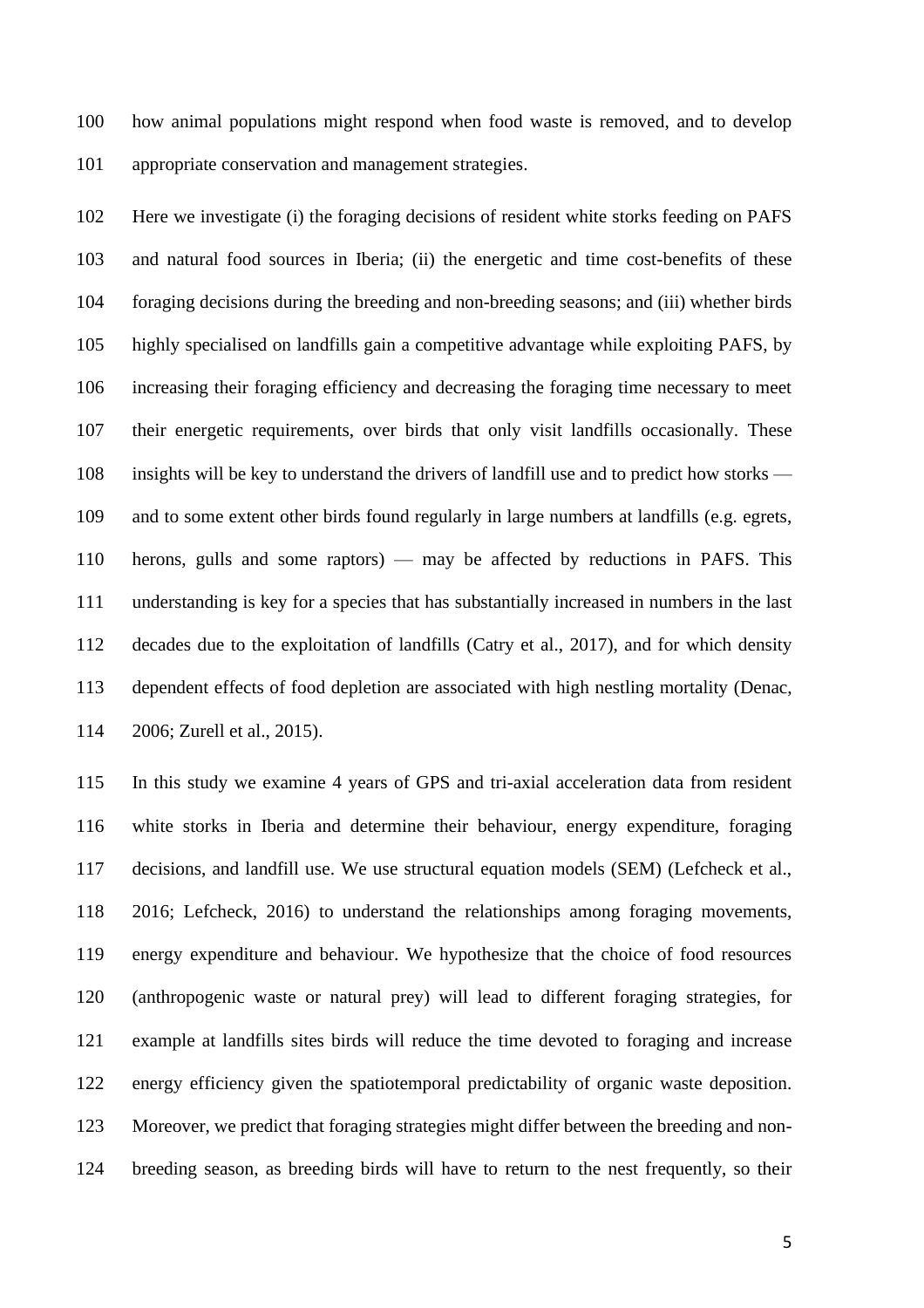foraging range will be reduced, and landfill sites might then be outside the range. In this context, fundamental trade-offs between energetic and nutritional requirements in parental provisioning strategies are expected (Wright et al., 1998). Finally, we predict that landfill specialists will have competitive advantage over birds that only use landfills occasionally.

#### **2. Material and methods**

#### 2.1 Bird capture and GPS tracking

 Our dataset included GPS data with tri-axial acceleration from 55 resident adult white storks, tagged between 2016 and 2019 in southern Portugal. Resident individuals overwintered in the Iberian Peninsula and did not cross the Strait of Gibraltar. Storks were tagged with 'Flyway 50' GPS/GSM loggers from Movetech Telemetry (4 different models varying slightly in weight) and 'Ornitrack-50' GPS/GSM loggers from Ornitela. Adult birds were caught at multiple landfill sites using nylon leg nooses, and at several breeding colonies using a remotely activated clap net at the nests. Birds were measured and ringed, and the devices were mounted on the back of the birds as backpacks with a Teflon harness. The tag and harness together weighted 60-90 g, which represented 1.5- 3.7% of a given bird's body mass at the time of tagging. Most birds were resighted in the days following tag deployment and no abnormal behaviour or adverse effects due to tagging were observed. The procedure was approved by the Instituto da Conservação da Natureza e Floresta (Portugal). The tags were programmed to record 9 consecutive GPS positions at 1 Hz every 20 minutes, and concurrently a 9 s tri-axial acceleration burst at 1 Hz. We kept the first GPS position recorded, thus location and acceleration matched. GPS data was visually examined to detect potential outliers, which were subsequently removed, together with the associated acceleration burst. We identified 75 nest locations 149 for the tagged birds across the years after visually inspecting the GPS tracks and visiting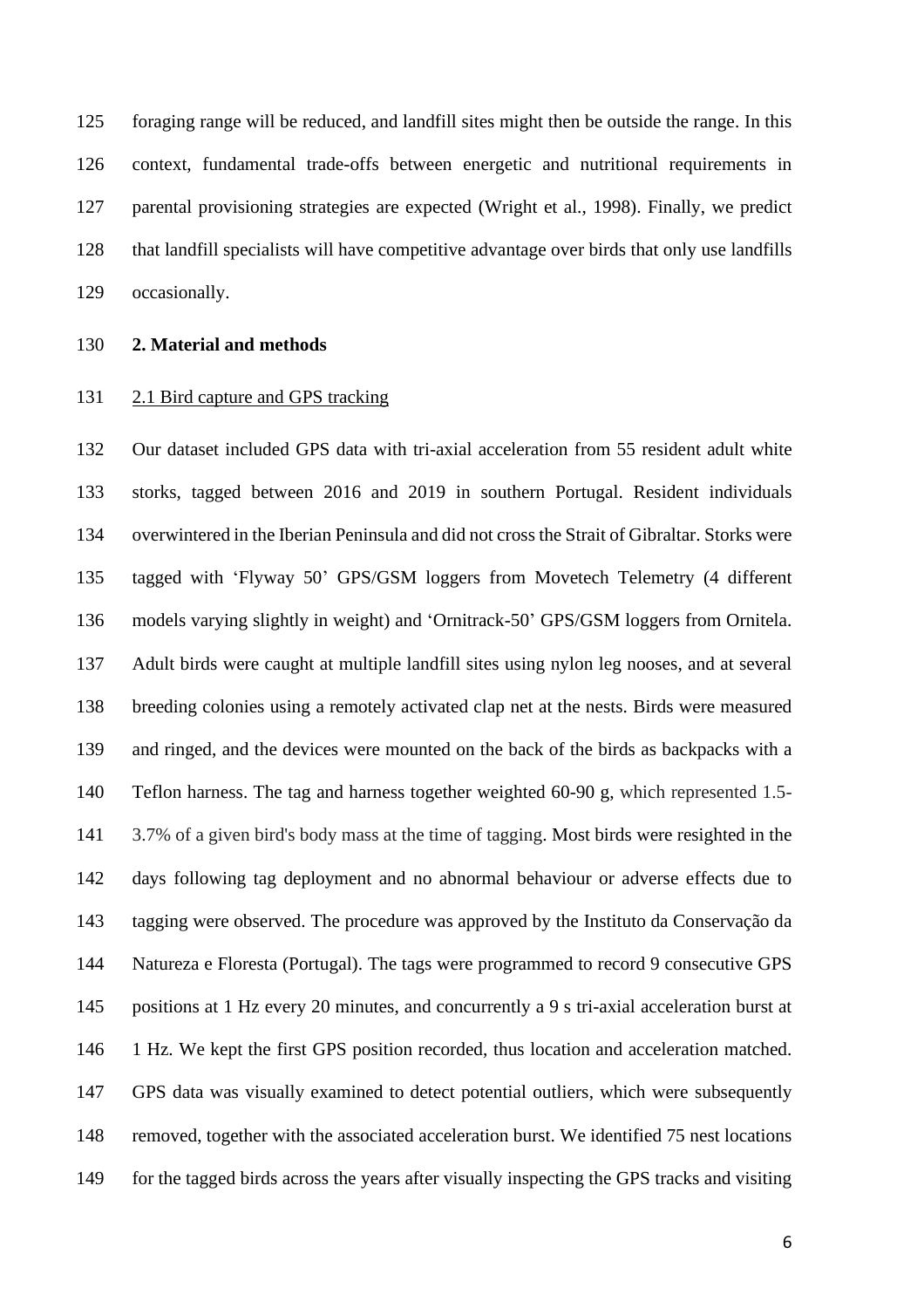the sites. The nests were situated between 1.5 and 40.2 km away from the closest landfill site (mean = 17. 3 km).

## 2.2 Data selection and processing

 From each acceleration burst we derived two metrics, ODBA (overall dynamic body 154 acceleration,  $1 \text{ G} = 9.8 \text{ m/s}^2$ , a proxy of energy expenditure invested in locomotion, and behaviour (Gleiss et al., 2011; Shepard et al., 2008b). ODBA was obtained from tri-axial 156 acceleration bursts by subtracting the smoothing of total acceleration, using a running- mean of 4 s, from the total acceleration, as recommended in (Gleiss et al., 2011; Shepard et al., 2008a, 2008b). To determine the bird behaviour at each burst, we used the tri-axial acceleration data to train random forest machine-learning algorithms (R package 'randomForest' ver. 4.6 (Liaw and Wiener, 2002)). Movetech Telemetry tags and Ornitela tags differ in their sensor characteristics (e.g. position of the sensor and axes orientation) hence we created device specific algorithms. We characterised four behaviours: foraging, resting (including preening), flapping, and soaring flight (including gliding and orographic and thermal soaring). To train the algorithm we manually labelled 250 tri-axial acceleration bursts for each behaviour and tag type; 70% of the data was used for training the algorithm and 30% for testing it. To label the training data we compiled information from several sources: (i) 9 tags that were programmed to continuously record GPS and acceleration data which allowed a detailed understanding of the birds' movements and behaviour, (ii) video recordings of captive white storks that were fitted with the tracking devices, and (iii) from the 9 consecutive GPS locations that allowed to infer birds' speed and movement during the acceleration burst. The random forest model had 96% accuracy for Movetech Telemetry tags data and 97% accuracy for Ornitela tags data. For this study, flapping and soaring flight were aggregated and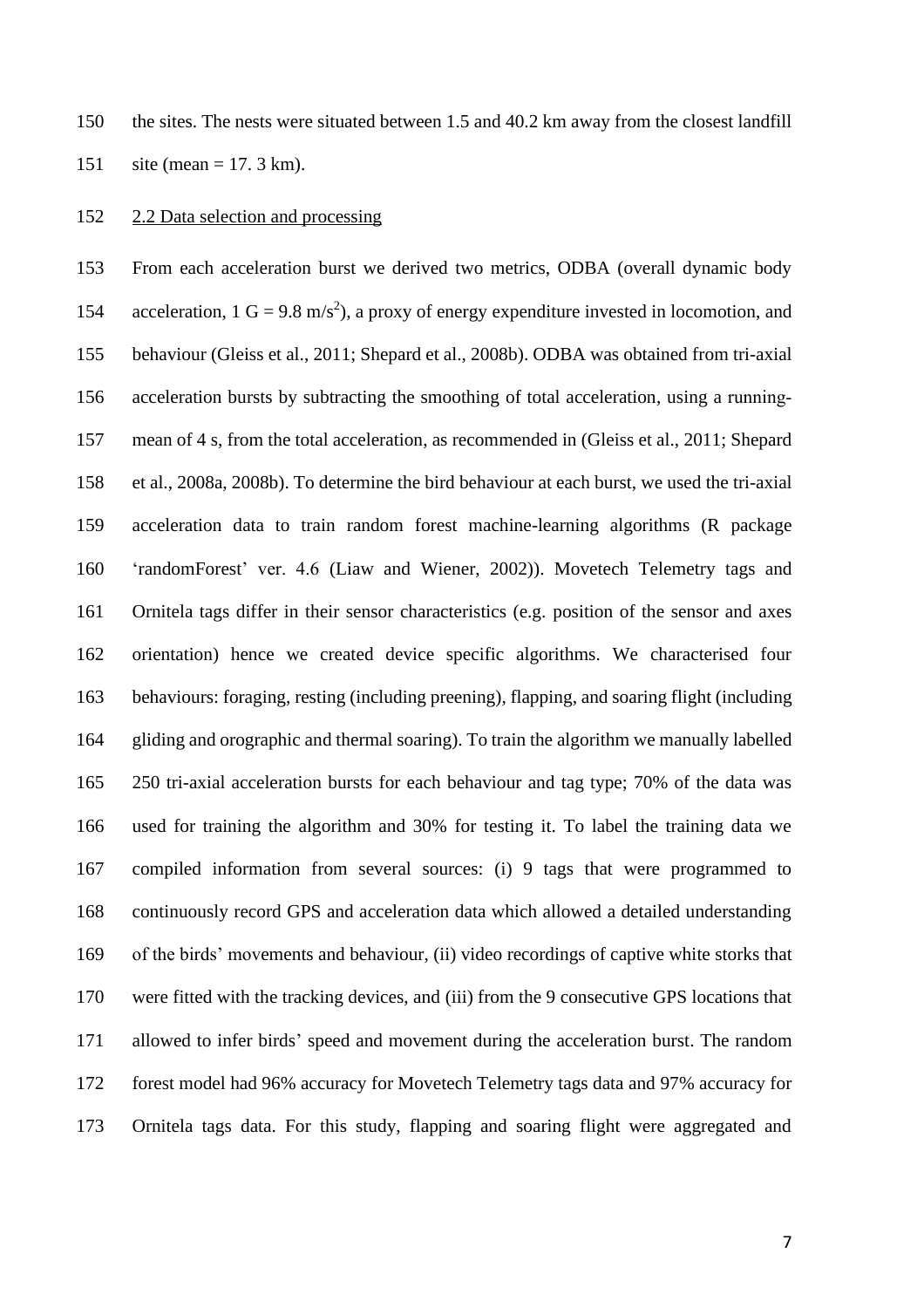considered as flying, as both behaviours occurred infrequently, representing only 5.7 % of locations.

 Landfill sites were determined through visual inspection of satellite images, and in all cases, they were confirmed by visits or contact with local authorities. Each GPS location was classified as either inside or outside a landfill. Subsequently, using the behavioural and GPS data, we created daily foraging strategy metrics for each individual stork. We only included in the analyses days with more than 10 daylight GPS positions and acceleration bursts (median GPS positions per day was 29) and with more than 4 positions classified as 'foraging' to guarantee representative metrics.

 We built two different datasets for the subsequent analyses. First, to assess individual and seasonal differences in attendance to landfill sites, we created a 'daily attendance dataset'. In this dataset each day was classified as a 'landfill attendance day' when at least one foraging location occurred on a landfill in the corresponding 24-h period, or as a 'non- landfill attendance day' when no foraging locations occurred on landfills. Second, to understand the foraging movements, behaviour and energy expenditure of feeding on anthropogenic waste or natural prey we built a 'daily foraging strategy dataset' that only included days where birds displayed either one or the other strategy, thus removing days where birds foraged on both waste and natural prey. To do so, we created a variable, 'foraging site' with two levels: 'landfill foraging day', when 70% of the daily foraging positions occurred in landfill sites, and 'non-landfill foraging day', when 70% of the foraging positions for a given day occurred outside landfill sites. We chose this threshold as it ensured birds spent most of the day in one of the two areas, while it minimised the number of days that had to be removed from the dataset to less than 20%.

 The activity and energetic trade-offs between foraging on landfills vs natural prey were explored using several metrics: (i) daily distance travelled (km), calculated as the summed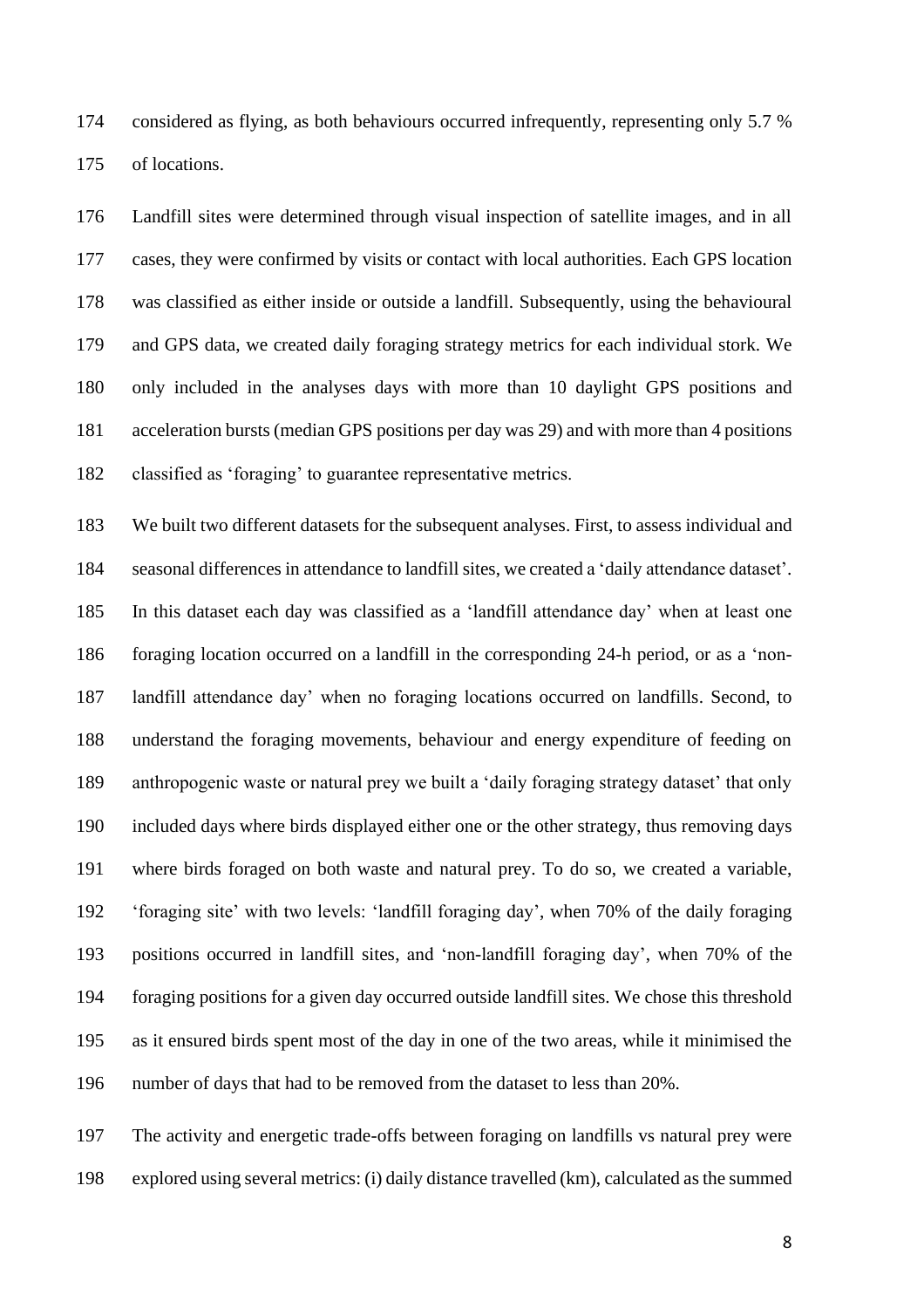distance between consecutive locations for each day; (ii) daily relative flight time, calculated by dividing the number of burst classified as flying by the total of bursts obtained in a day; (iii) mean ODBA (G) as a proxy of daily energy expenditure (Gleiss et al., 2011), calculated as the mean ODBA of the accelerometer bursts obtained in a day; (iv) daily relative foraging time, calculated by dividing the number of burst classified as 204 foraging by the total of burst in a day; and (v) mean foraging ODBA  $(G)$ , as a proxy for foraging efficiency (lower mean foraging ODBA values indicate higher foraging efficiency), calculated as the daily mean ODBA for the foraging bursts. Daily distance 207 travelled and relative flight time were highly correlated (Pearson correlation  $= 0.75$ ), which indicates that the metrics were largely insensitive to the number of fixes; we only retained daily distance travelled in further analyses.

 To account for the potential effect of season on the foraging site choice (landfill sites or non-landfill sites), we located the nesting site of each individual, and using the GPS data, we defined the beginning of the breeding season as the first three consecutive days that an individual occupied the nest; and the end of the breeding period as last three consecutive days the nest was occupied.

 To explore if birds that visited landfill sites more often had a competitive advantage when exploiting this resource, we used the 'daily attendance dataset' to create a landfill specialisation index, from 0 (natural prey specialist; never visits landfill sites) to 1 (waste specialist; only forages on landfill sites), for each individual. We divided the number of days that the bird attended a landfill by the total numbers of days that the bird was tagged.

# 2.3 Statistical analysis

 To understand seasonal variability in foraging site attendance we fitted a generalised linear mixed-effects model (GLMM) with foraging site attendance (landfill or non-landfill) as the response variable and season (breeding or non-breeding) as the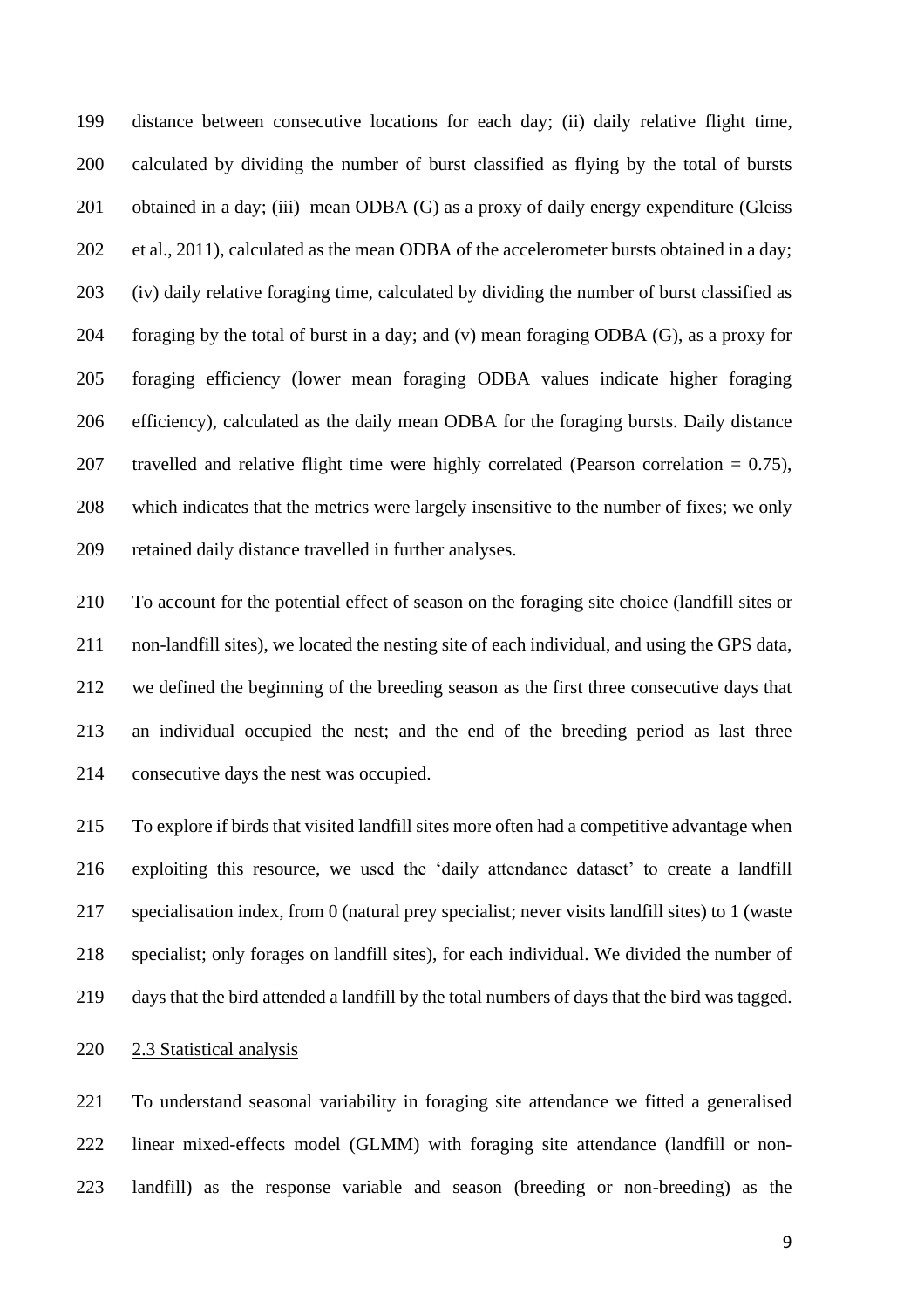explanatory variable, using the *glmmPQL* function with a binomial structure (R package 'MASS' ver. 7.3 (Ripley et al., 2013)); the model included bird ID nested in tag type (5 levels: 4 types of Movetech tags and 1 type of Ornitela tag) as random effects and an autocorrelation structure of order 1 to account for the potential temporal correlation between consecutive days. Subsequently, to understand the potential constraints of reproduction in the choice of foraging site, we used the data from the breeding season to fit a GLMM with a binomial structure, using the *glmer* function (R package 'lme4' ver. 1.1-21 (Bates et al., 2015)). We considered foraging site attendance as the response variable, and included as explanatory variables, distance from the nest site to the closest landfill site, and its quadratic term, to account for potential non-linearity in the relationship; we also included bird ID nested in tag type as random effects. We used the R package 'MASS' when the inclusion of an autocorrelation structure was necessary as 'lme4' does not allow the implementation of GLMMs with that structure.

 Using the 'daily foraging strategy dataset', we explored the effect of landfill use on time and energy budgets, by implementing 3 linear mixed-effects models (LMM) with daily distance travelled (km), mean ODBA (G), and mean foraging ODBA (G) as response variables and foraging site (landfill or non-landfill), season (breeding or non-breeding), and its interaction, as explanatory variables, using the *lme* function (R package 'nlme' ver. 3.1 (Pinheiro et al., 2017)). The model with daily distance travelled as response variable, included an additional covariate, the number of GPS positions, to account for its the potential effect on the response. We implemented a GLMM with the *glmmPQL* function for relative foraging time with a binomial structure that included foraging site, season, and its interaction as fixed effects as well. All four models included bird ID nested in tag type as random effects and an autocorrelation structure of order 1. Subsequently, 248 we calculated for each model the coefficient of determination  $R^2$  (Nakagawa et al., 2017).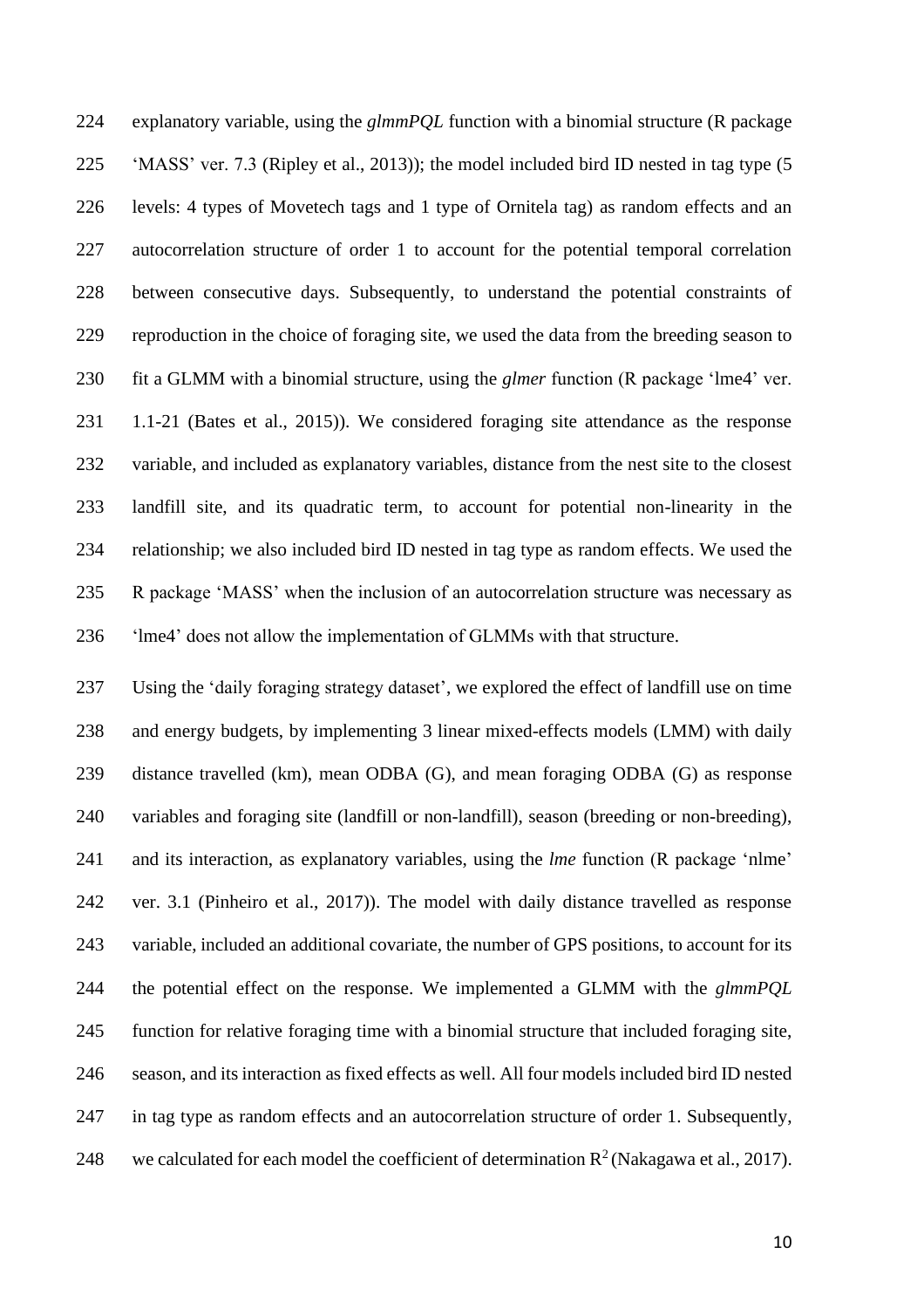We explored the relative contribution of individuals' foraging decisions into the overall energy expenditure when using different foraging sites and during different seasons. To do so, we implemented multigroup analysis for piecewise SEM with foraging site and season as grouping variables, using the functions *psem* and *multigroup* (R package 'piecewiseSEM' ver. 2.1 (Lefcheck et al., 2016; Lefcheck, 2016)). The SEM included two sub-models: 1. an LMM with mean ODBA as the response variable, and daily distance travelled, relative foraging time and mean foraging ODBA as explanatory variables; and 2. a GLMM with relative foraging time as the response variable, and mean foraging ODBA as explanatory variables. Both models included random effects and autocorrelation structure as described above. The global structure of the SEM model was 259 well supported according to the global goodness-of-fit: Fisher's  $C = 0.098$  with  $p = 0.952$ . To test the role of landfill specialisation on landfill exploitation we selected only days classified as landfill foraging days. We modelled a LMM with mean foraging ODBA and a GLMM with relative foraging time as the response variables, and season and specialisation index as explanatory variables. We used random effects and an autocorrelation structure as previously specified. Normality of the residuals was checked for all LMMs performed.

#### **3. Results**

 We obtained two datasets of movement and acceleration data; the 'daily attendance 268 dataset' contained data of 12,616 stork-days (median  $\pm$  SE; 162  $\pm$  28 days per individual); 269 and the 'daily foraging strategy dataset' of 10,183 stork-days (136  $\pm$  22 days per individual, see detailed information in Table S1and S2). During both the breeding and non-breeding season foraging occurred in southern Portugal, but during the non-breeding season white storks increased their foraging range towards southern Spain (Fig 1). All individuals but one foraged both on landfill sites and outside of landfill sites. The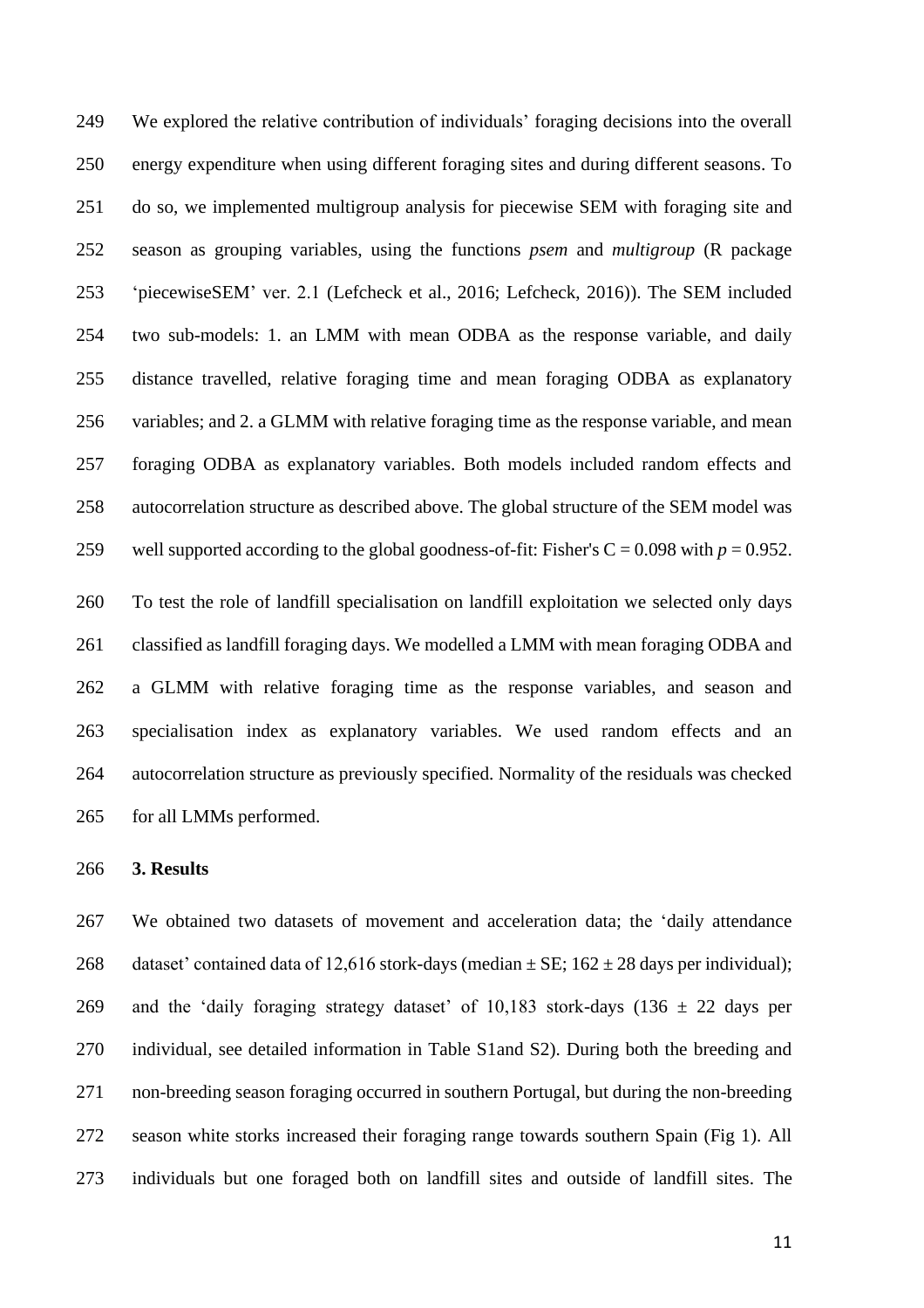274 probability of attending landfill sites varied with season (Estimate =  $0.63$ ; SE =  $0.07$ ; p < 0.001); it was 60% during the non-breeding season and 44% during the breeding season. Moreover, during the breeding season, the probability of attending a landfill was constrained by the distance from the nest to the closest landfill site (Estimate = -0.16; SE 278 = 0.03; p < 0.001) in a linear way (quadratic term was non-significant;  $\chi$ 2 = 2.882; p = 0.09), with individuals nesting closer to a landfill site foraging there more often (Fig 2). White storks travelled further during the breeding season to visit landfill sites (Estimate  $\pm$  SE; 27.02  $\pm$  0.98 km) than when foraging outside landfill areas (22.01  $\pm$  0.79 km); while during the non-breeding season, storks travelled less overall, and birds that used landfills 283 travelled shorter distances (13.11  $\pm$  0.82 km) than those feeding outside of landfills (15.76  $284 \pm 0.80$ , Table 1, Fig 3). The results for mean ODBA, relative foraging time and mean foraging ODBA were similar. The three parameters were higher during the breeding 286 season in the days birds foraged outside landfill sites (mean ODBA  $0.10 \pm 0.01$  G; relative 287 foraging time  $0.37 \pm 0.05$ ; mean foraging ODBA  $0.19 \pm 0.01$  G, Table 1, Fig 3), and decreased during the non-breeding season and in days that birds foraged in landfill sites, 289 reaching the lowest values when both conditions occurred (mean ODBA  $0.07 \pm 0.01$  G; 290 relative foraging time  $0.26 \pm 0.05$ ; mean foraging ODBA  $0.15 \pm 0.01$  G, Table 1, Fig 3). Thus, mean ODBA, relative foraging time, and mean foraging ODBA decreased 34.6 %, 30.1 %, and 12.4 %, respectively, from the days that birds foraged outside landfills during the breeding season to days that birds foraged in landfills during the non-breeding season. The multigroup analysis for piecewise SEM indicated that mean ODBA increased when white storks had to travel further, when they spent a higher proportion of time foraging, and for storks that presented higher mean foraging ODBA (Table 2). The effect was stronger when foraging occurred outside of landfills during the breeding season (Fig 4). The relationship between relative foraging time and mean foraging ODBA differed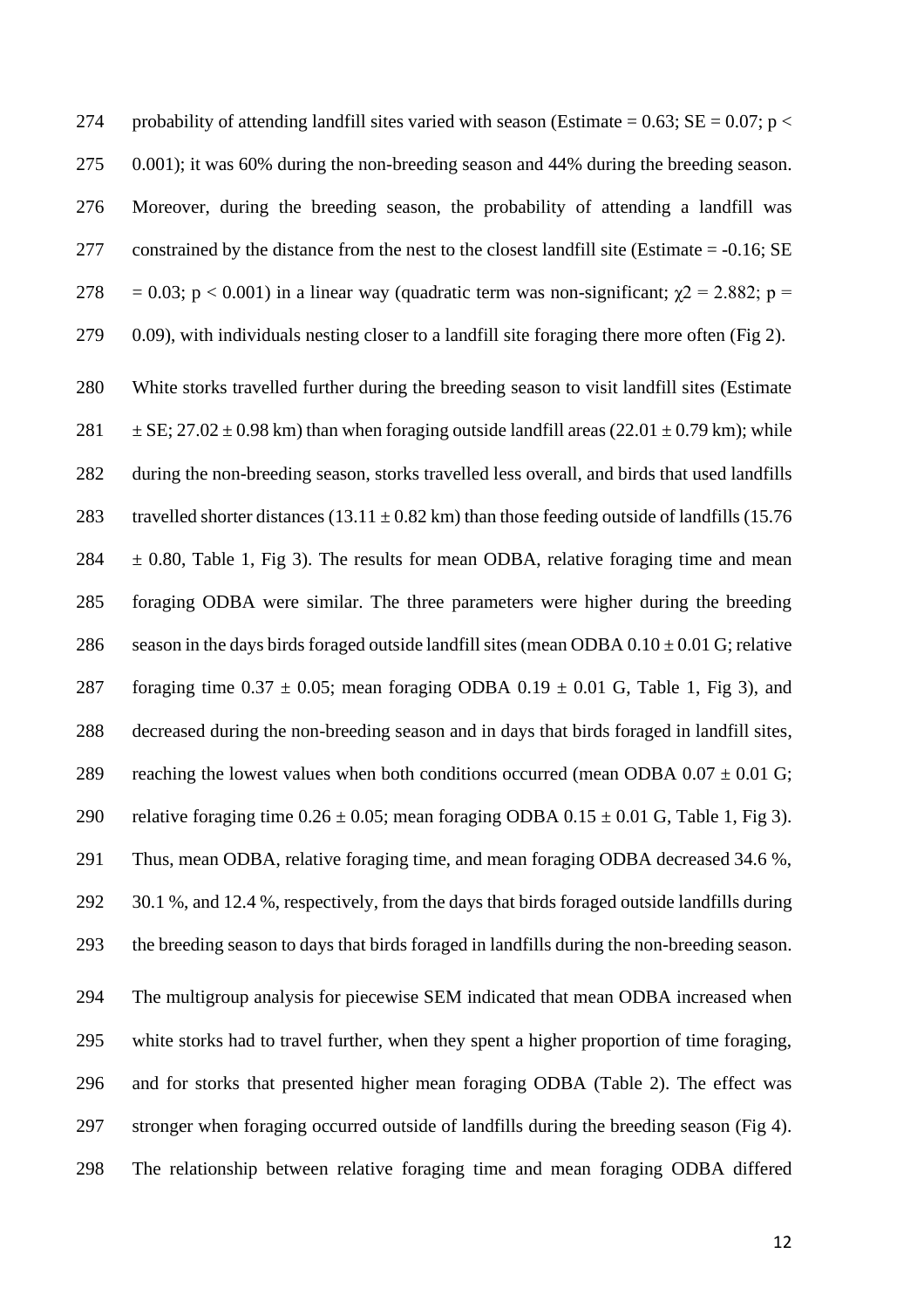depending on the foraging site (Table 2). When foraging on outside of landfills, an increase on mean foraging ODBA led to a significant increase in relative foraging time; while on landfill sites, an increase on mean foraging ODBA led to slight decrease in foraging time (Fig 5).

 Finally, we did not find any relationship between relative foraging time and landfill specialisation, and between mean foraging ODBA and landfill specialisation when birds foraged on landfill waste (Table 3).

# **4. Discussion**

 This study unravels some of the mechanisms that determine landfill use in a generalist and opportunistic species. In Iberia, expansion and population growth of white storks is widely attributed to their high adaptability and behavioural plasticity, which allow them to efficiently use opportunities provided by anthropized environments such as landfills (Catry et al., 2017; Elliott et al., 2020). Here, we show that foraging on landfill waste is a time- and energy-efficient strategy for white storks compared to foraging on natural habitats. Remarkably, although storks had to travel further to exploit this resource during the breeding period, they spent overall less energy, in terms of locomotion, than when foraging on natural prey (Fig 3). Our results indicate that this could be mediated by a reduction in foraging time and an increase in foraging efficiency (i.e. a decrease in mean foraging ODBA) while exploiting landfill waste (Fig 3). These findings contrasts with previous evidence from herring gulls (*Larus argentatus*), which increase energy expenditure 34 % when foraging on PAFS compared to natural prey (van Donk et al., 2019). These differences between species are likely to be ascribed to their flight mode; while herring gulls tend to use flapping flight, which is energetically costly, white storks soar, which allow them to fly longer distances to reach landfill sites at a cheaper energetic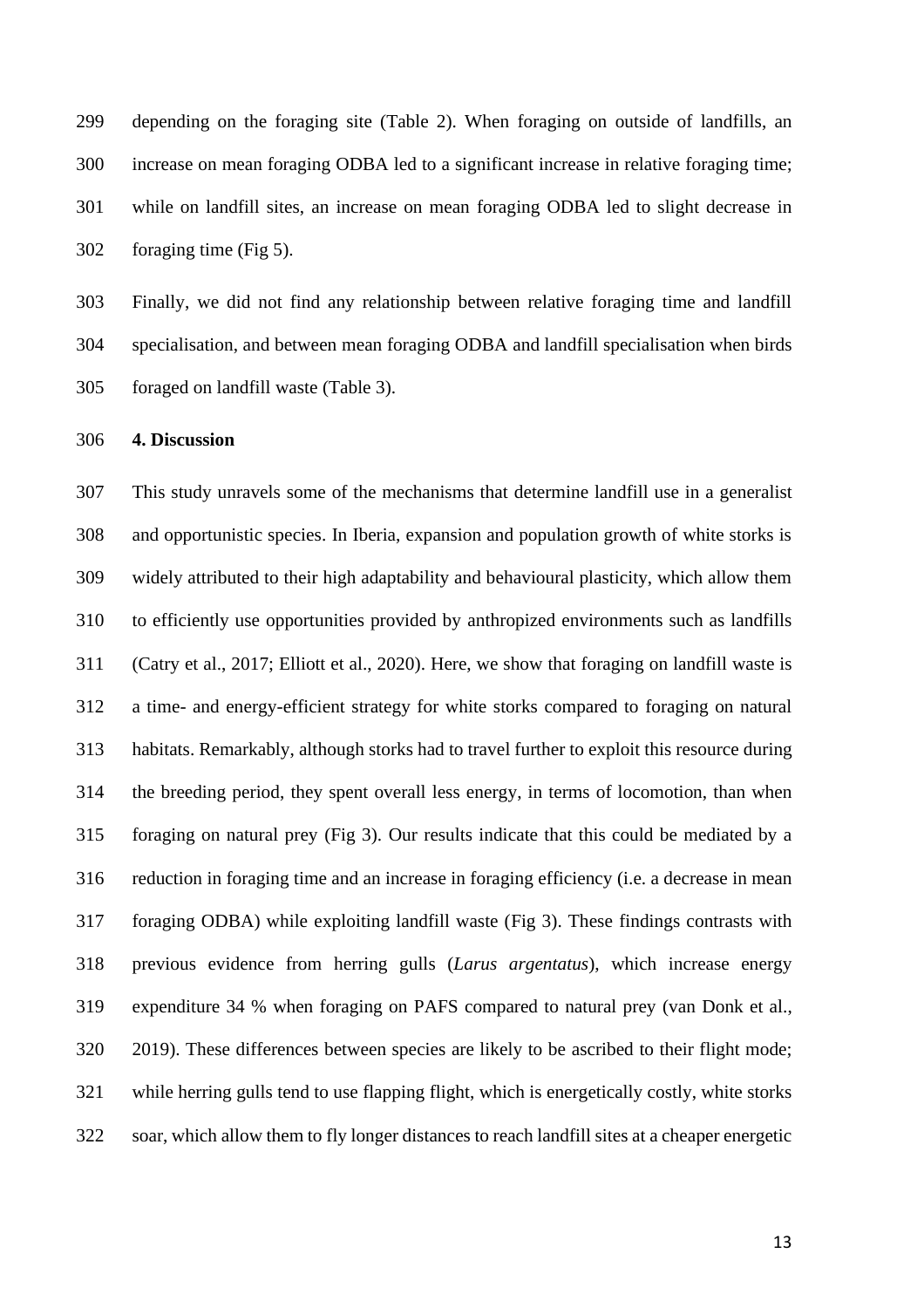cost, especially at certain times of day when flight conditions (e.g. uplift) are favorable (Duriez et al., 2014).

 Nevertheless, we find that white storks experience constraints during the breeding season and reduce landfill attendance to 44% of days compared to 60% in the non-breeding period. This reduction is mostly a function of distance to nest location: white storks nesting further to landfill sites visit them less often than birds nesting closer (Fig 2). These differences in foraging site preference indicate that the energetic compensation of longer flights, with increased foraging efficiency and decreased foraging time at landfill sites, compensate for longer flights only up to a certain limit, after which it is no longer beneficial to travel further to forage at landfills.

 The hindrance imposed by reproduction is reflected on all the parameters that we studied; storks increased distance travelled, energy expenditure, foraging time, and mean foraging ODBA during the breeding season (Fig 3). These parameters are likely to increase in response to the spatial restrictions that impose returning to the nest frequently and the higher energetic demands derived from raising chicks (Johst et al., 2001). On the contrary, during the non-breeding period, storks are not constrained by nest location and often roost closer to landfill sites, thus reducing daily distances travelled. Moreover, foraging just to meet their own energy demands could be leading to a reduction in foraging time and daily energy expenditure.

 Our results show that daily energy expenditure is highly influenced by distance travelled, foraging time and foraging efficiency, with higher energy expenditure with increasing distance travelled and foraging time and decreasing foraging efficiency (Fig 4). The slopes of these relationships were maintained when foraging at landfill sites and non- landfill sites, both during the breeding and non-breeding season. However, in all cases the intercept was lower when foraging at landfill sites, indicating that there could be other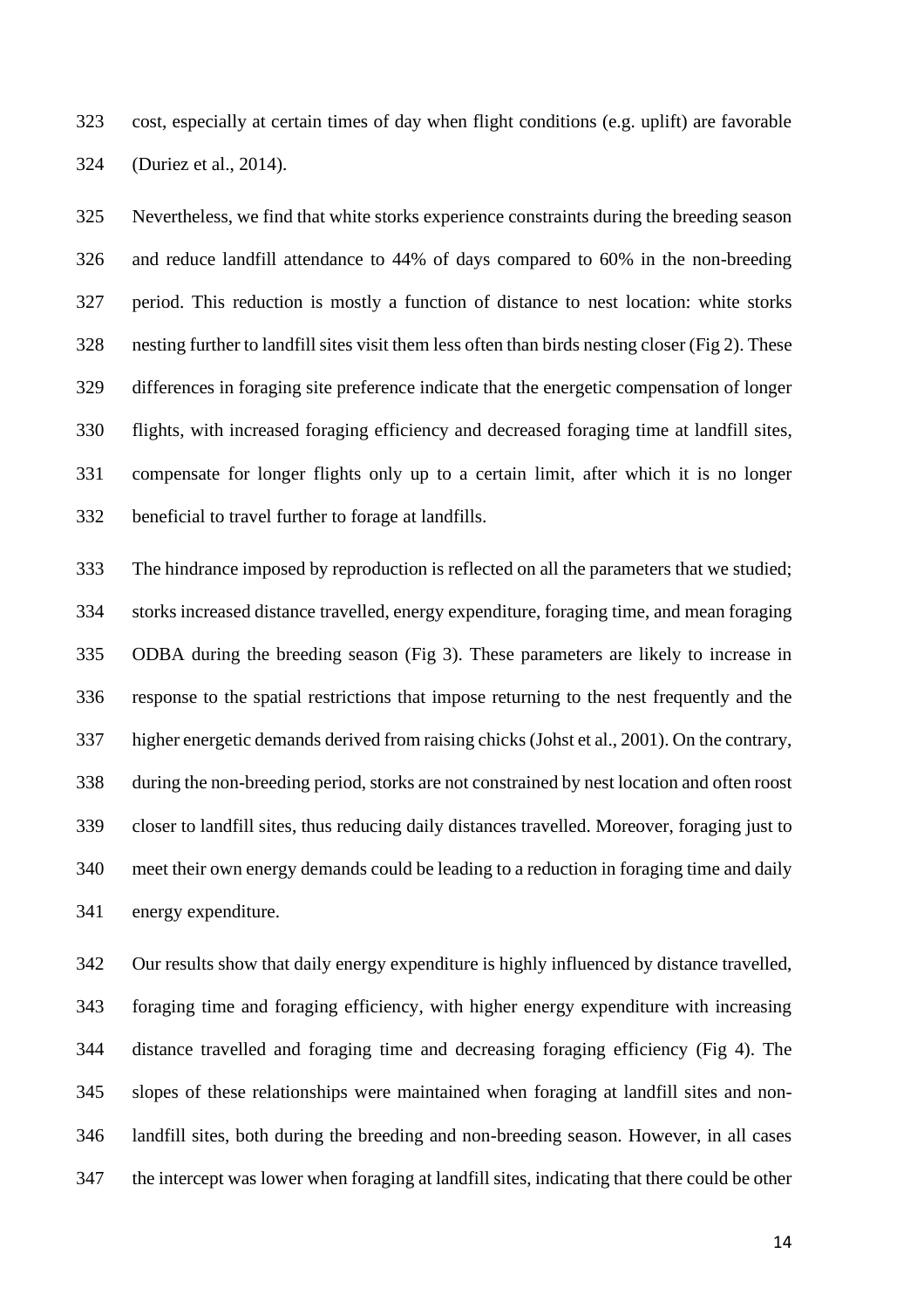unaccounted factors decreasing the daily energy expenditure on days that birds forage at landfill sites, such as a reduction on flight energetics, a change of flight mode (soaring vs flapping), or a decrease on time spent preening.

 Interestingly, we found that the relationship between relative foraging time and energy efficiency differed depending on the foraging site. At natural sites, birds with high levels of energy expenditure (low energy efficiency) during foraging, increased the time spent foraging. On the contrary, at landfill sites, birds that were less energy-efficient during foraging spent less time foraging, this effect was stronger during the non-breeding season (Fig 5). This divergence is likely to steam from the different characteristics of foraging on landfill waste versus natural prey. Individuals foraging at landfill sites, where large numbers of white storks congregate, are likely to experience easy access to food but also density dependence effects, such as direct competition from conspecifics (Oro et al., 2013). This could lead to an increase of energy expenditure during foraging due to antagonistic interactions with other individuals, but also to a reduction in foraging time, since birds could be displaced from optimal foraging sites (Burger, 1981). On natural areas, however, white storks hunt large invertebrates and small vertebrates and do not aggregate in such large numbers (Elliott et al., 2020). Thus, an increase of mean foraging ODBA is likely to be linked to active hunting, which could then favour an increase in relative foraging time.

 Surprisingly, we did not find any evidence that landfill specialists experienced any competitive advantage during landfill exploitation in terms of foraging time and energy efficiency. Thus, our results suggest that landfill use is mainly driven by distance from the nest to the nearest landfill site, rather than by the ability of individuals to exploit this resource. Therefore, it is likely that white storks compete for nests located in close proximity to landfill sites (Itonaga et al., 2011; Janiszewski et al., 2015).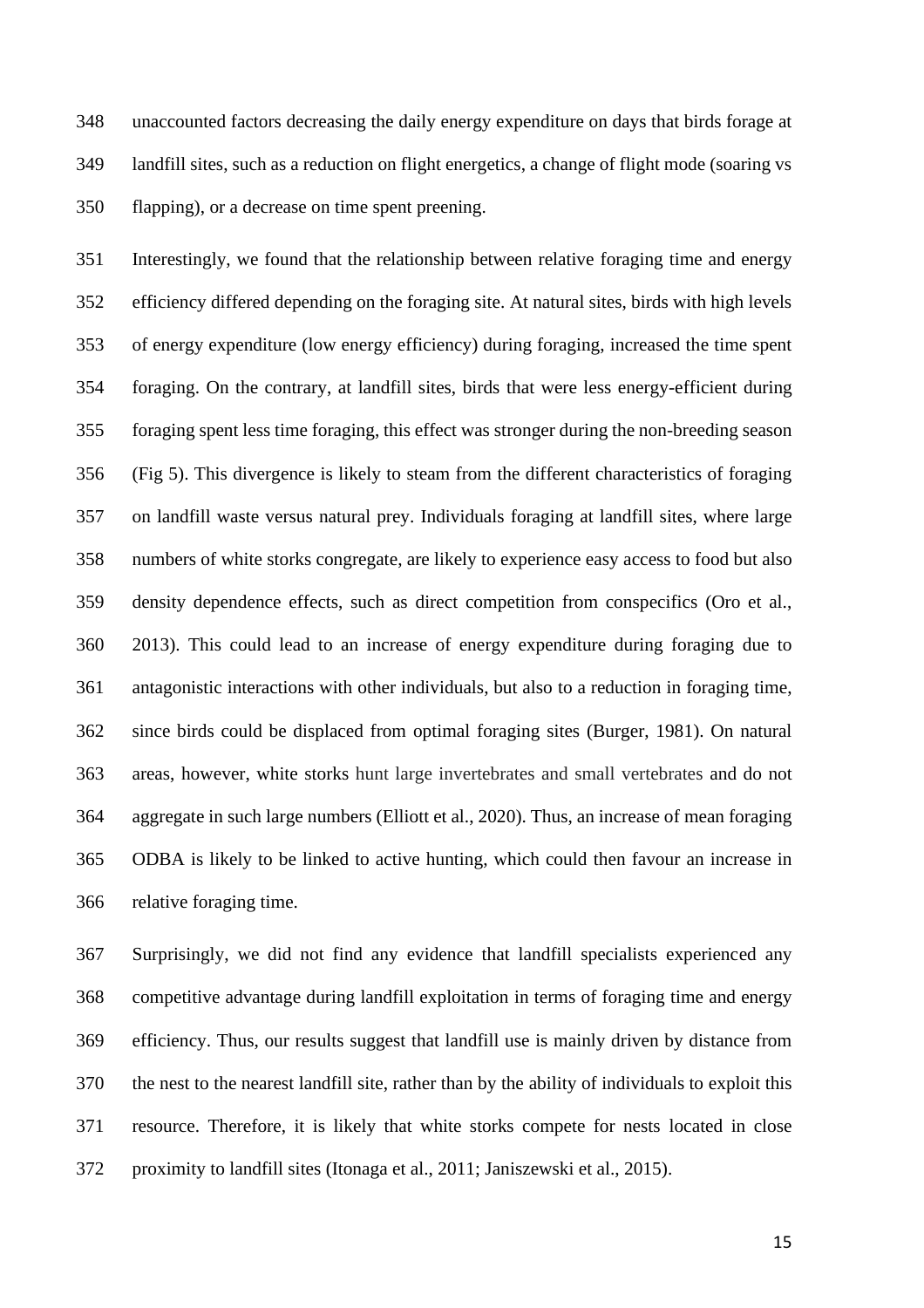In this study we have quantified one of the aspects required to define optimal foraging strategies: time allocation and energy expenditure related to locomotion. However, we could not quantify energy intake, a key aspect for energetic balances. Natural prey is patchily distributed, and energetic values can be variable. For example, the energetic value of red-swamp crayfish (*Procambarus clarkii*), an invasive alien species that occurs in rice fields and is widely consumed by white storks (Ferreira et al., 2019; Negro et al., 379 2000; Tablado et al., 2010), is  $\sim$  3 kJ/g (Elvira et al., 1996). On the other hand, landfill waste is abundant, easily accessible and predictable in space and time, and highly energetic (up to 10–25 kJ/g (van Donk et al., 2019, 2017)). Recent evidence shows that white stork nestlings in Iberia whose parents exploit landfill sites present better body condition and nutritional status than nestlings whose parents feed on natural resources, which complements our findings (Pineda-Pampliega et al., 2021).

 However, landfill waste exploitation can also have associated costs, such as higher exposure to heavy metals, poisons, pathogens, and plastics (Ahlstrom et al., 2018; de la Casa-Resino et al., 2014; Plaza and Lambertucci, 2017; Tongue et al., 2019). For example, a recent study of white storks in Iberia found that nestlings from birds foraging on landfill waste had a higher presence of antibiotic-resistant *Escherichia coli* than nestlings from birds feeding on natural resources (Pineda-Pampliega et al., 2021); while another found that nestlings from white storks near landfill sites presented higher blood levels of lead, mercury, selenium, iron, zinc, and arsenic, which can be toxic at high concentrations (de la Casa-Resino et al., 2014). Moreover, the occurrence of plastics in landfills can lead to their ingestion, which can hurt the digestive organs of the birds (Peris, 2003).

 Overall, our study shows that white storks nesting in the proximity of landfill sites and foraging there frequently save energy and time, thus exploiting landfill waste can be an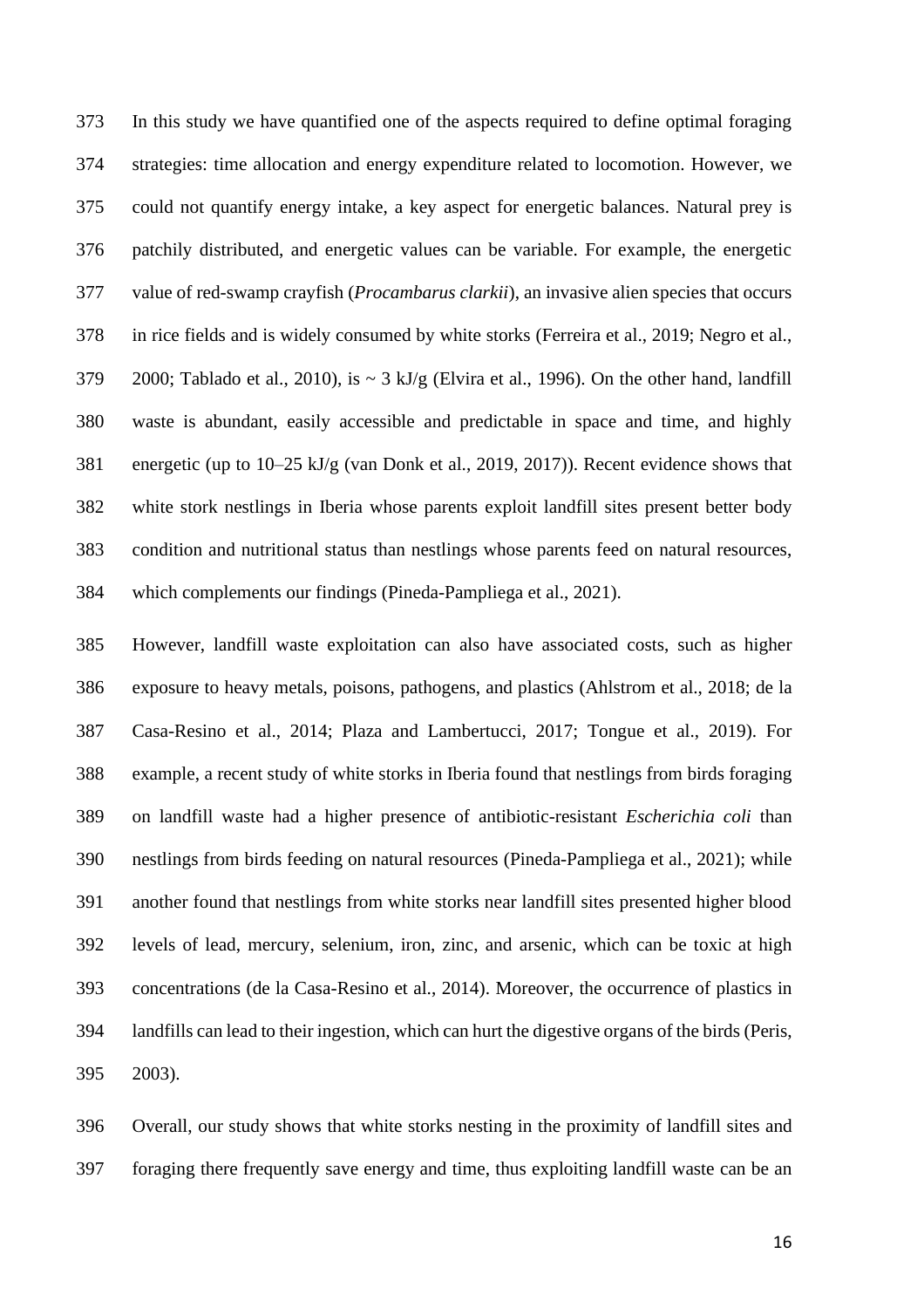advantageous strategy. Increased breeding success and population growth driven by waste exploitation has been described for other bird species (Bialas et al., 2020; Djerdali 400 et al., 2008; Gilbert, 2015; Tauler-Ametller et al., 2017), thus a potential reduction of landfill waste could have dramatic impacts on the population, since alternative food resources might not be available to meet the energetic requirements of such large number of individuals (but see (Katzenberger et al., 2019)). In light of the European Union directives that will lead to a substantial reduction of landfill waste in the next few years, our results indicate that species that heavily rely on landfill waste will be severely affected and will have to radically change their behaviour, for example by increasing foraging time and energy expenditure while foraging, affecting energetic and time balances. However, it is currently unknown whether alternative foraging resources will be able to sustain these populations in the future.

#### **Acknowledgements**

 We are grateful to João Paulo Silva and Phil Atkinson for assistance in programming the devices, and to Carlos Pacheco, and students and volunteers that help tagging and monitoring white storks over the years.

### **Funding**

 This work was financed by the FEDER Funds through the Operational Competitiveness Factors Program — COMPETE and by National Funds through FCT – Foundation for Science and Technology within the scope of the project 'POCI‐01‐0145‐FEDER‐ 028176', by InBIO (UID/BIA/50027/2013 and POCI‐01‐0145‐FEDER‐006821) and FCT/MCTES. ASR, BHM and IC were supported by FCT [grant numbers PTDC/BIA- ECO/28176/2017, DL57/2016/CP1440/CT0023 and SFRH/BD/145323/2019]. AMAF was supported by the by the Natural Environment Research Council (NERC) [grant number NE/ K006312], Norwich Research Park Translational Fund, University of East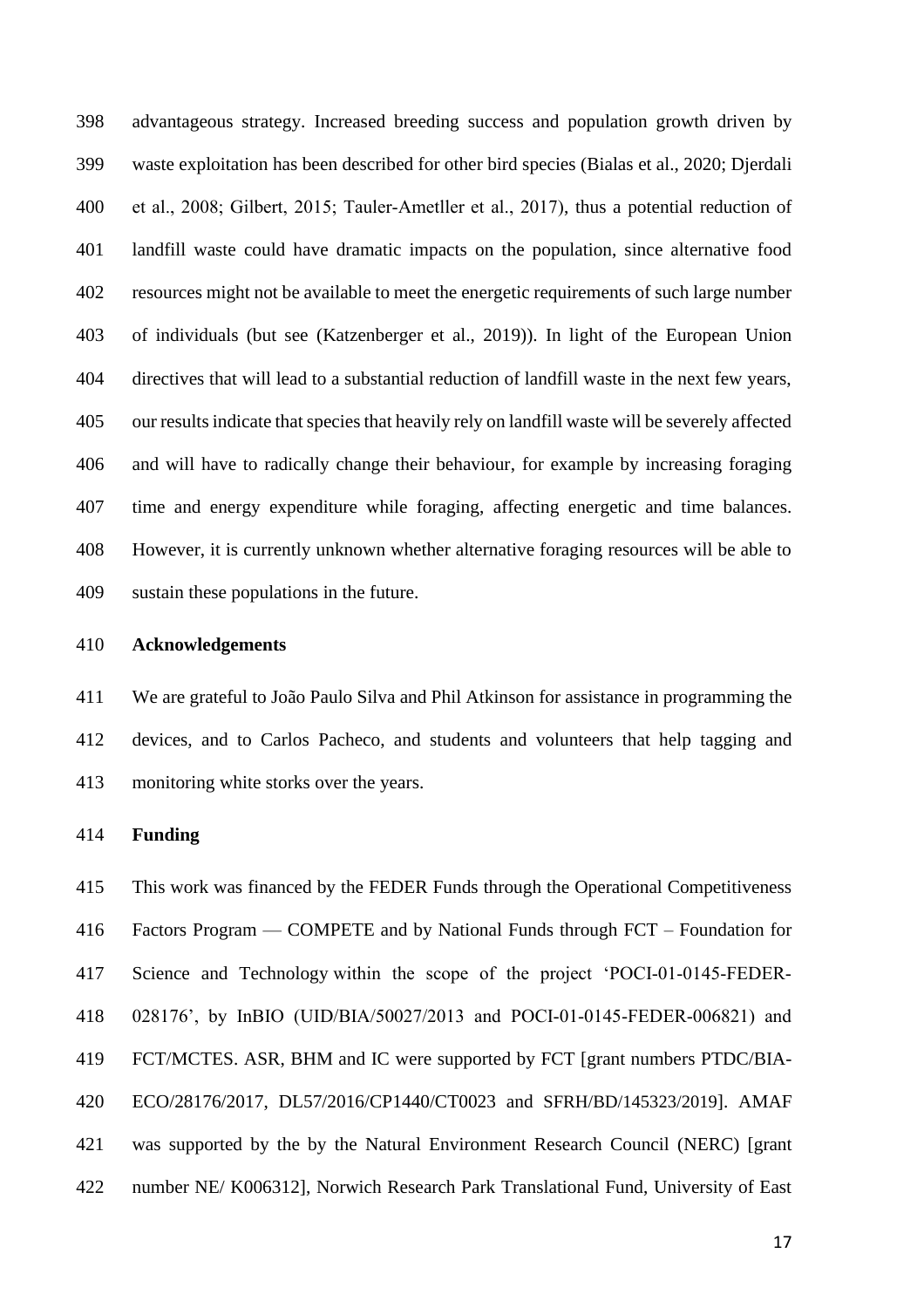- Anglia Innovation Funds and Earth and Life Systems Alliance funds. MA was supported
- by the NERC [grant number NE/N012070/1]. FM was supported by FCT [grant number
- IF/01053/2015] and the REN Biodiversity Chair.

# **Authors' contributions**

- ASR conceived the study, carried out the statistical analyses, and drafted the manuscript;
- AMAF and FM coordinated the study, and critically revised the manuscript; MA
- processed data, collected field and behavioural data, and critically revised the manuscript;
- BHM collected field and behavioural data, and critically revised the manuscript; IC
- conceived the study, coordinated the study and helped draft the manuscript. All authors
- gave final approval for publication.

#### **References**

- Ahlstrom, C.A., Bonnedahl, J., Woksepp, H., Hernandez, J., Olsen, B., Ramey, A.M.,
- 2018. Acquisition and dissemination of cephalosporin-resistant E . coli in migratory
- birds sampled at an Alaska landfill as inferred through genomic analysis. Sci Rep 8, 1–
- 11. https://doi.org/10.1038/s41598-018-25474-w
- Bates, D., Mächler, M., Bolker, B., Walker, S., 2015. Fitting Linear Mixed-Effects
- Models Using lme4. Journal of Statistical Software 67, 1–48.
- https://doi.org/10.18637/jss.v067.i01
- Bialas, J.T., Dylewski, Ł., Tobolka, M., 2020. Determination of nest occupation and
- breeding effect of the white stork by human-mediated landscape in Western Poland.
- Environ Sci Pollut Res 27, 4148–4158. https://doi.org/10.1007/s11356-019-06639-0
- Blanchard, B.M., 1987. Size and Growth Patterns of the Yellowstone Grizzly Bear.
- Bears: Their Biology and Management 7, 99–107. https://doi.org/10.2307/3872615
- Burger, J., 1981. Feeding Competition between Laughing Gulls and Herring Gulls at a
- Sanitary Landfill. Condor 83, 328–335. https://doi.org/10.2307/1367501
- Catry, I., Encarnação, V., Pacheco, C., Catry, T., Tenreiro, P., da Silva, L.P., Moreira,
- F., 2017. Recent changes on migratory behaviour of the White stork (Ciconia ciconia)
- in Portugal: Towards the end of migration. Airo 24, 28–35.
- de la Casa-Resino, I., Hernández-Moreno, D., Castellano, A., Pérez-López, M., Soler,
- F., 2014. Breeding near a landfill may influence blood metals (Cd, Pb, Hg, Fe, Zn) and
- metalloids (Se, As) in white stork (Ciconia ciconia) nestlings. Ecotoxicology 23, 1377–
- 1386. https://doi.org/10.1007/s10646-014-1280-0
- Denac, D., 2006. Intraspecific Exploitation Competition as Cause for Density
- Dependent Breeding Success in the White Stork. cowa 29, 391–394.
- https://doi.org/10.1675/1524-4695(2006)29[391:IECACF]2.0.CO;2
- Djerdali, S., Tortosa, F.S., Hillstrom, L., Doumandji, S., 2008. Food supply and external
- cues limit the clutch size and hatchability in the White Stork Ciconia ciconia. Acta
- Ornithologica 43, 145–150. https://doi.org/10.3161/000164508X395252
- Dosch, J.J., 1997. Diet of nestling Laughing Gulls in Southern New Jersey. Waterbirds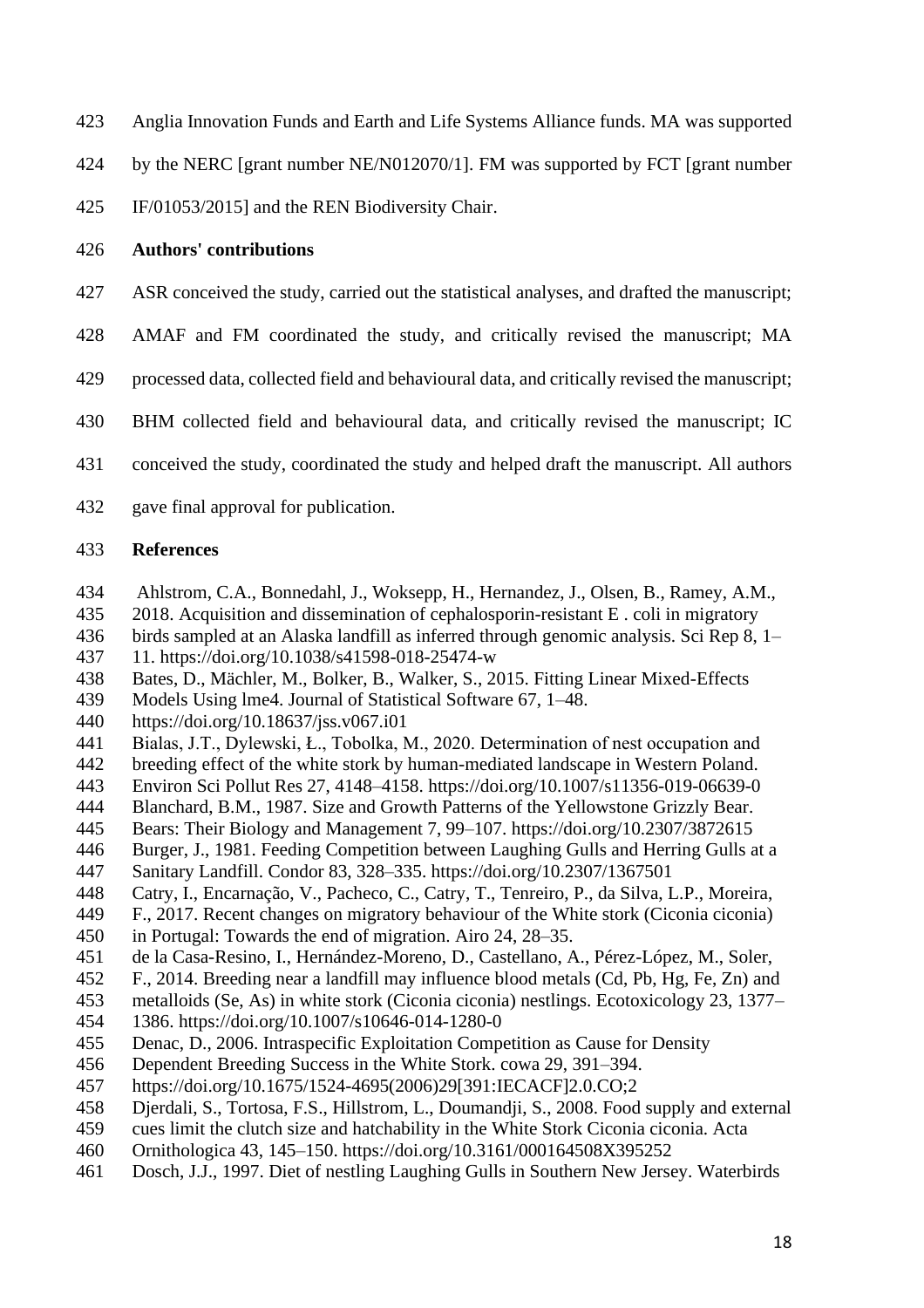- 20, 273–281.
- Duriez, O., Kato, A., Tromp, C., Dell'Omo, G., Vyssotski, A.L., Sarrazin, F., Ropert-
- Coudert, Y., 2014. How Cheap Is Soaring Flight in Raptors? A Preliminary
- Investigation in Freely-Flying Vultures. PLOS ONE 9, e84887.
- https://doi.org/10.1371/journal.pone.0084887
- Elliott, A., Garcia, E.F.J., Boesman, P.F.D., 2020. White Stork (Ciconia ciconia),
- version 1.0, in: Birds of the World. Cornell Lab of Ornithology, Ithaca, NY, USA.
- Elvira, B., Gnicola, G., Almodovar, A., 1996. Pike and red swamp crayfish: a new case
- on predator-prey relationship between aliens in central Spain. Journal of Fish Biology
- 471 48, 437–446. https://doi.org/10.1111/j.1095-8649.1996.tb01438.x<br>472 Ferreira. E., Grilo. F., Mendes, R., Lourenco, R., Santos, S., Petruc
- Ferreira, E., Grilo, F., Mendes, R., Lourenço, R., Santos, S., Petrucci-Fonseca, F., 2019.
- Diet of the White Stork (Ciconia ciconia) in a heterogeneous Mediterranean landscape:
- the importance of the invasive Red Swamp Crayfish (Procambarus clarkii). Airo 26, 27-41.
- 476 Gilbert, N., 2015. Movement and foraging ecology of partially migrant birds in a<br>477 changing world (Doctoral thesis). University of East Anglia.
- changing world (Doctoral thesis). University of East Anglia.
- Gilbert, N.I., Correia, R.A., Silva, J.P., Pacheco, C., Catry, I., Atkinson, P.W., Gill,
- J.A., Franco, A.M.A., 2016. Are white storks addicted to junk food? Impacts of landfill
- use on the movement and behaviour of resident white storks (Ciconia ciconia) from a
- partially migratory population. Movement Ecology 4, 7. https://doi.org/10.1186/s40462- 016-0070-0
- Gleiss, A.C., Wilson, R.P., Shepard, E.L.C., 2011. Making overall dynamic body
- acceleration work: on the theory of acceleration as a proxy for energy expenditure.
- Methods in Ecology and Evolution 2, 23–33. https://doi.org/10.1111/j.2041-
- 210X.2010.00057.x
- Itonaga, N., Köppen, U., Plath, M., Wallschläger, D., 2011. Declines in breeding site
- fidelity in an increasing population of White Storks Ciconia ciconia. Ibis 153, 636–639.
- https://doi.org/10.1111/j.1474-919X.2011.01131.x
- Janiszewski, T., Minias, P., Wojciechowski, Z., 2015. Selective Forces Responsible for
- Transition to Nesting on Electricity Poles in the White Stork Ciconia ciconia. arde 103, 39–50. https://doi.org/10.5253/arde.v103i1.a4
- Johst, K., Brandl, R., Pfeifer, R., 2001. Foraging in a Patchy and Dynamic Landscape:
- Human Land Use and the White Stork. Ecological Applications 11, 60–69.
- https://doi.org/10.1890/1051-0761(2001)011[0060:FIAPAD]2.0.CO;2
- Katzenberger, J., Tabur, E., Şen, B., İsfendi̇yaroğlu, S., Erkol, I.L., Oppel, S., 2019. No
- short-term effect of closing a rubbish dump on reproductive parameters of an Egyptian
- Vulture population in Turkey. Bird Conservation International 29, 71–82.
- https://doi.org/10.1017/S0959270917000326
- Lefcheck, J., Byrnes, J., Grace, J., 2016. Package 'piecewiseSEM.' R package version 1.1.
- Lefcheck, J.S., 2016. piecewiseSEM: Piecewise structural equation modelling in r for
- ecology, evolution, and systematics. Methods in Ecology and Evolution 7, 573–579. https://doi.org/10.1111/2041-210X.12512
- Lenzi, J., González-Bergonzoni, I., Machín, E., Pijanowski, B., Flaherty, E., 2019. The
- impact of anthropogenic food subsidies on a generalist seabird during nestling growth.
- Science of The Total Environment 687, 546–553.
- https://doi.org/10.1016/j.scitotenv.2019.05.485
- Liaw, A., Wiener, M., 2002. Classification and Regression by randomForest. R News 2, 6.
- López-López, P., García-Ripollés, C., Urios, V., 2014. Food predictability determines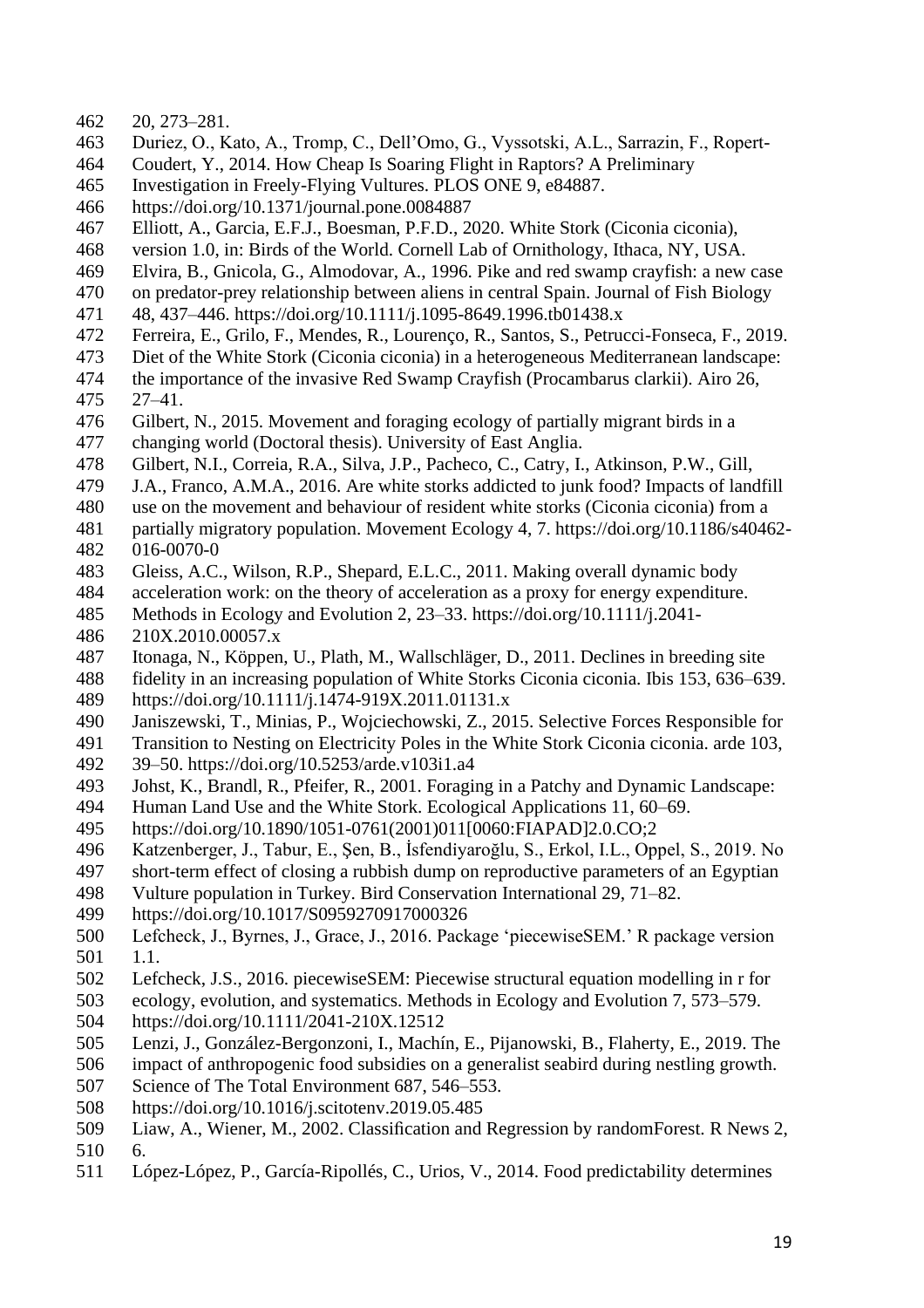- space use of endangered vultures: implications for management of supplementary
- feeding. Ecological Applications 24, 938–949. https://doi.org/10.1890/13-2000.1
- Nakagawa, S., Johnson, P.C.D., Schielzeth, H., 2017. The coefficient of determination
- R2 and intra-class correlation coefficient from generalized linear mixed-effects models
- revisited and expanded. Journal of The Royal Society Interface 14, 20170213.
- https://doi.org/10.1098/rsif.2017.0213
- Negro, J.J., Tella, J.L., Blanco, G., Forero, M.G., Garrido‐Fernández, J., 2000. Diet
- Explains Interpopulation Variation of Plasma Carotenoids and Skin Pigmentation in
- Nestling White Storks. Physiological and Biochemical Zoology 73, 97–101.
- 521 https://doi.org/10.1086/316724<br>522 Newsome, T.M., Dellinger, J.A
- Newsome, T.M., Dellinger, J.A., Pavey, C.R., Ripple, W.J., Shores, C.R., Wirsing, A.J.,
- Dickman, C.R., 2015. The ecological effects of providing resource subsidies to
- 524 predators. Global Ecology and Biogeography 24, 1–11.<br>525 https://doi.org/10.1111/geb.12236
- https://doi.org/10.1111/geb.12236
- Oro, D., Genovart, M., Tavecchia, G., Fowler, M.S., Martínez-Abraín, A., 2013.
- Ecological and evolutionary implications of food subsidies from humans. Ecology
- Letters 16, 1501–1514. https://doi.org/10.1111/ele.12187
- Parfitt, J., Barthel, M., Macnaughton, S., 2010. Food waste within food supply chains:
- quantification and potential for change to 2050. Philosophical Transactions of the Royal
- Society B: Biological Sciences 365, 3065–3081. https://doi.org/10.1098/rstb.2010.0126
- Patenaude-Monette, M., Bélisle, M., Giroux, J.-F., 2014. Balancing Energy Budget in a
- Central-Place Forager: Which Habitat to Select in a Heterogeneous Environment?
- PLOS ONE 9, e102162. https://doi.org/10.1371/journal.pone.0102162
- Patrick, S.C., Bearhop, S., Bodey, T.W., Grecian, W.J., Hamer, K.C., Lee, J., Votier,
- S.C., 2015. Individual seabirds show consistent foraging strategies in response to
- predictable fisheries discards. Journal of Avian Biology 46, 431–440.
- https://doi.org/10.1111/jav.00660
- Payo-Payo, A., Oro, D., Igual, J.M., Jover, L., Sanpera, C., Tavecchia, G., 2015.
- Population control of an overabundant species achieved through consecutive
- anthropogenic perturbations. Ecological Applications 25, 2228–2239.
- https://doi.org/10.1890/14-2090.1
- Peris, S., 2003. Feeding in urban refuse dumps: Ingestion of plastic objects by the White
- Stork (Ciconia ciconia). Ardeola: revista ibérica de ornitología 50.
- Pineda-Pampliega, J., Ramiro, Y., Herrera-Dueñas, A., Martinez-Haro, M., Hernández,
- J.M., Aguirre, J.I., Höfle, U., 2021. A multidisciplinary approach to the evaluation of
- the effects of foraging on landfills on white stork nestlings. Science of The Total
- Environment 145197. https://doi.org/10.1016/j.scitotenv.2021.145197
- Pinheiro, J., Bates, D., DebRoy, S., Sarkar, D., Heisterkamp, S., Van Willigen, B.,
- Maintainer, R., 2017. Package 'nlme.' Linear and nonlinear mixed effects models,
- version 3.
- Plaza, P.I., Lambertucci, S.A., 2018. More massive but potentially less healthy: black
- vultures feeding in rubbish dumps differed in clinical and biochemical parameters with
- wild feeding birds. PeerJ 6, e4645. https://doi.org/10.7717/peerj.4645
- Plaza, P.I., Lambertucci, S.A., 2017. How are garbage dumps impacting vertebrate
- demography, health, and conservation? Global Ecology and Conservation 12, 9–20.
- https://doi.org/10.1016/j.gecco.2017.08.002
- Pons, J.-M., Migot, P., 1995. Life-History Strategy of the Herring Gull: Changes in
- Survival and Fecundity in a Population Subjected to Various Feeding Conditions.
- Journal of Animal Ecology 64, 592–599. https://doi.org/10.2307/5802
- Ripley, B., Venables, B., Bates, D.M., Hornik, K., Gebhardt, A., Firth, D., Ripley,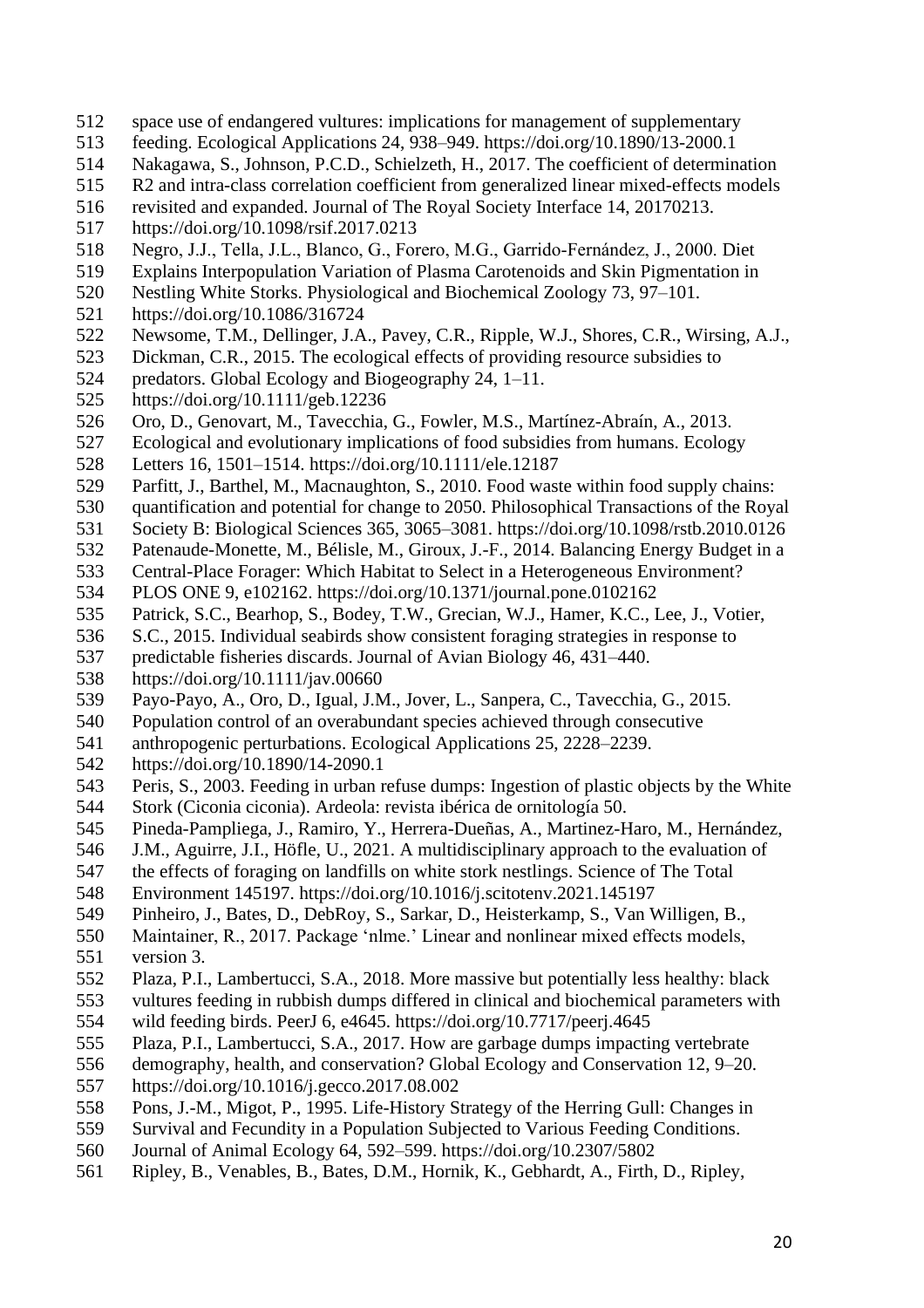- M.B., 2013. Package 'mass.' Cran R 538.
- Shepard, E.L.C., Wilson, R.P., Halsey, L.G., Quintana, F., Laich, A.G., Gleiss, A.C.,
- Liebsch, N., Myers, A.E., Norman, B., 2008a. Derivation of body motion via
- appropriate smoothing of acceleration data. Aquatic Biology 4, 235–241.
- https://doi.org/10.3354/ab00104
- Shepard, E.L.C., Wilson, R.P., Quintana, F., Laich, A.G., Liebsch, N., Albareda, D.A.,
- Halsey, L.G., Gleiss, A., Morgan, D.T., Myers, A.E., Newman, C., Macdonald, D.W.,
- 2008b. Identification of animal movement patterns using tri-axial accelerometry.
- Endangered Species Research 10, 47–60. https://doi.org/10.3354/esr00084
- 571 Steigerwald, E.C., Igual, J.-M., Payo-Payo, A., Tavecchia, G., 2015. Effects of decreased anthropogenic food availability on an opportunistic gull: evidence for
- decreased anthropogenic food availability on an opportunistic gull: evidence for a size-
- mediated response in breeding females. Ibis 157, 439–448.
- 574 https://doi.org/10.1111/ibi.12252<br>575 Stephens, D.W., Krebs, J.R., 1986
- Stephens, D.W., Krebs, J.R., 1986. Foraging Theory. Princeton University Press.
- Tablado, Z., Tella, J.L., Sánchez‐Zapata, J.A., Hiraldo, F., 2010. The Paradox of the
- Long-Term Positive Effects of a North American Crayfish on a European Community
- of Predators. Conservation Biology 24, 1230–1238. https://doi.org/10.1111/j.1523- 1739.2010.01483.x
- Tauler‐Ametller, H., Hernández‐Matías, A., Pretus, J.L., Real, J., 2017. Landfills
- determine the distribution of an expanding breeding population of the endangered
- Egyptian Vulture Neophron percnopterus. Ibis 159, 757–768.
- https://doi.org/10.1111/ibi.12495
- Tongue, A.D.W., Reynolds, S.J., Fernie, K.J., Harrad, S., 2019. Flame retardant
- concentrations and profiles in wild birds associated with landfill: A critical review.
- Environmental Pollution 248, 646–658. https://doi.org/10.1016/j.envpol.2019.01.103
- van Donk, S., Camphuysen, K.C.J., Shamoun‐Baranes, J., Meer, J. van der, 2017. The
- most common diet results in low reproduction in a generalist seabird. Ecology and
- Evolution 7, 4620–4629. https://doi.org/10.1002/ece3.3018
- van Donk, S., Shamoun-Baranes, J., van der Meer, J., Camphuysen, K.C.J., 2019.
- Foraging for high caloric anthropogenic prey is energetically costly. Movement Ecology
- 7, 17. https://doi.org/10.1186/s40462-019-0159-3
- Weiser, E.L., Powell, A.N., 2010. Does Garbage in the Diet Improve Reproductive
- Output of Glaucous Gulls? Condor 112, 530–538.
- https://doi.org/10.1525/cond.2010.100020
- Wright, J., Both, C., Cotton, P.A., Bryant, D., 1998. Quality vs. Quantity: Energetic and
- Nutritional Trade-Offs in Parental Provisioning Strategies. Journal of Animal Ecology 67, 620–634.
- Ydenberg, R.C., Welham, C.V.J., Schmid-Hempel, R., Schmid-Hempel, P.,
- Beauchamp, G., 1994. Time and energy constraints and the relationships between
- currencies in foraging theory. Behav Ecol 5, 28–34.
- https://doi.org/10.1093/beheco/5.1.28
- Zurell, D., Eggers, U., Kaatz, M., Rotics, S., Sapir, N., Wikelski, M., Nathan, R.,
- Jeltsch, F., 2015. Individual-based modelling of resource competition to predict density-
- dependent population dynamics: a case study with white storks. Oikos 124, 319–330.
- https://doi.org/10.1111/oik.01294
-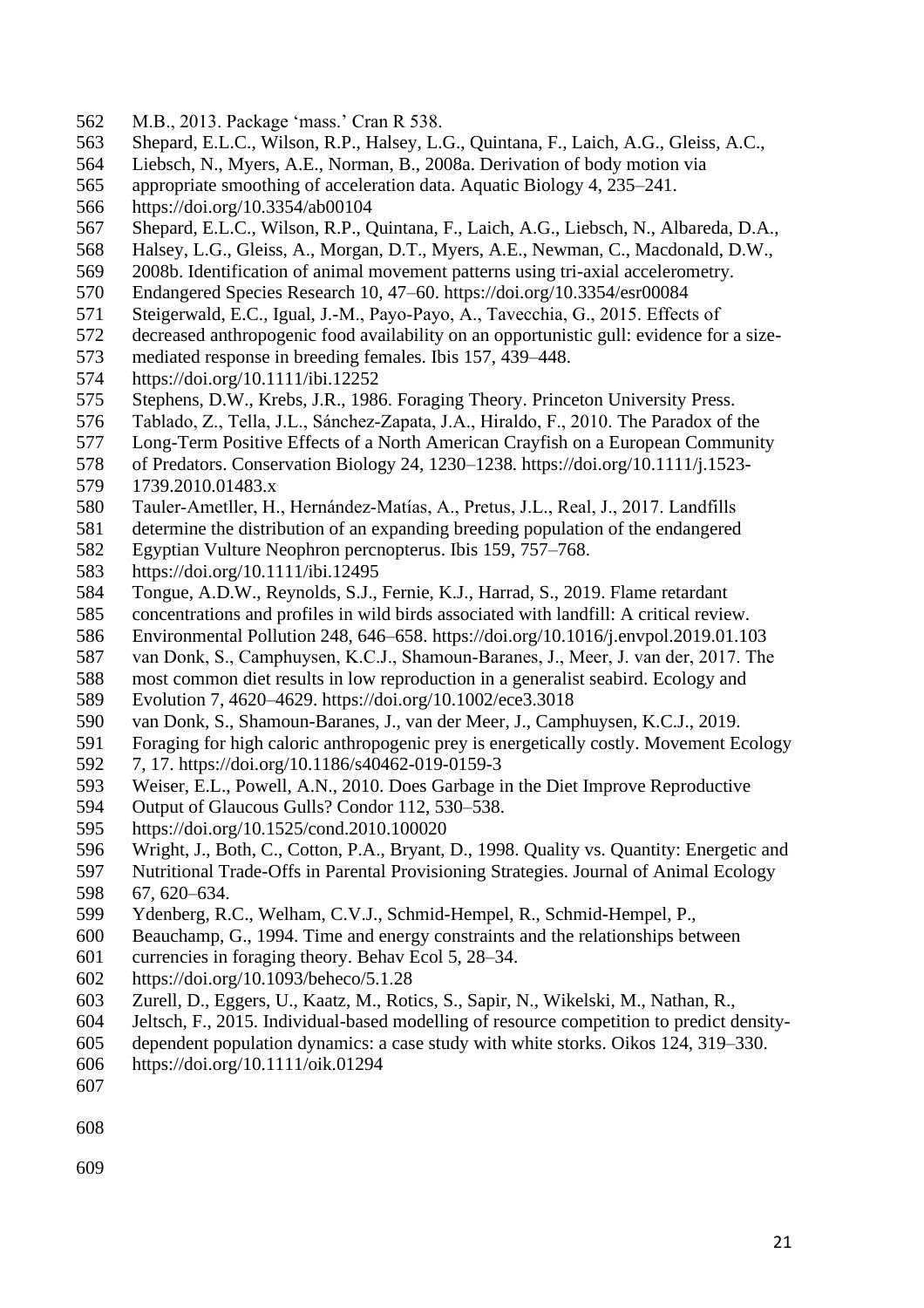| (a) Distance travelled     | Estimate | <b>SE</b> | $\boldsymbol{t}$ | р       |
|----------------------------|----------|-----------|------------------|---------|
| <b>Fixed effects</b>       |          |           |                  |         |
| Intercept                  | 20.32    | 1.50      | 13.58            | < 0.001 |
| Season                     | $-13.90$ | 0.81      | $-17.15$         | < 0.001 |
| Foraging site              | $-5.001$ | 0.71      | $-7.07$          | < 0.001 |
| Season:Site                | 7.65     | 0.87      | 8.83             | < 0.001 |
| GPS positions              | 0.23     | 0.04      | 6.05             | < 0.001 |
| Random effects             |          |           |                  |         |
| Bird ID   Tag type         | 4.98     |           |                  |         |
| Tag type                   | 0.01     |           |                  |         |
| AR(1)                      | 0.50     |           |                  |         |
| Residual variance          | 15.50    |           |                  |         |
| Marginal $R^2$             | 0.08     |           |                  |         |
| Conditional $R^2$          | 0.17     |           |                  |         |
| (b) Mean ODBA              |          |           |                  |         |
| <b>Fixed effects</b>       |          |           |                  |         |
| Intercept                  | 0.09     | 0.01      | 10.36            | < 0.001 |
| Season                     | $-0.02$  | 0.00      | $-16.24$         | < 0.001 |
| Foraging site              | 0.01     | 0.00      | 12.57            | < 0.001 |
| Season:Site                | 0.00     | 0.00      | $-1.78$          | 0.0755  |
| Random effects             |          |           |                  |         |
| Bird ID   Tag type         | 0.01     |           |                  |         |
| Tag type                   | 0.02     |           |                  |         |
| AR(1)                      | 0.54     |           |                  |         |
| Residual variance          | 0.03     |           |                  |         |
| Marginal $R^2$             | 0.17     |           |                  |         |
| Conditional $R^2$          | 0.46     |           |                  |         |
| (c) Relative foraging time |          |           |                  |         |
| <b>Fixed effects</b>       |          |           |                  |         |
| Intercept                  | $-0.83$  | 0.06      | 14.08            | < 0.001 |
| Season                     | $-0.20$  | 0.03      | $-5.82$          | < 0.001 |
| Foraging site              | 0.33     | 0.03      | 11.91            | < 0.001 |
| Season:Site                | $-0.03$  | 0.03      | $-0.90$          | 0.3694  |
| Random effects             |          |           |                  |         |
| Bird ID   Tag type         | 0.25     |           |                  |         |
| Tag type                   | 0.05     |           |                  |         |
| AR(1)                      | 0.59     |           |                  |         |
| Residual variance          | 1.58     |           |                  |         |
| Marginal $R^2$             | 0.01     |           |                  |         |
| Conditional $R^2$          | 0.03     |           |                  |         |
| (d) Foraging ODBA          |          |           |                  |         |
| Fixed effects              |          |           |                  |         |
| Intercept                  | 0.17     | 0.01      | 15.46            | < 0.001 |
| Season                     | $-0.02$  | 0.002     | $-9.59$          | < 0.001 |
| Foraging site              | 0.02     | 0.002     | 15.42            | < 0.001 |
| Season:Site                | $-0.02$  | 0.002     | $-8.71$          | < 0.001 |
| Random effects             |          |           |                  |         |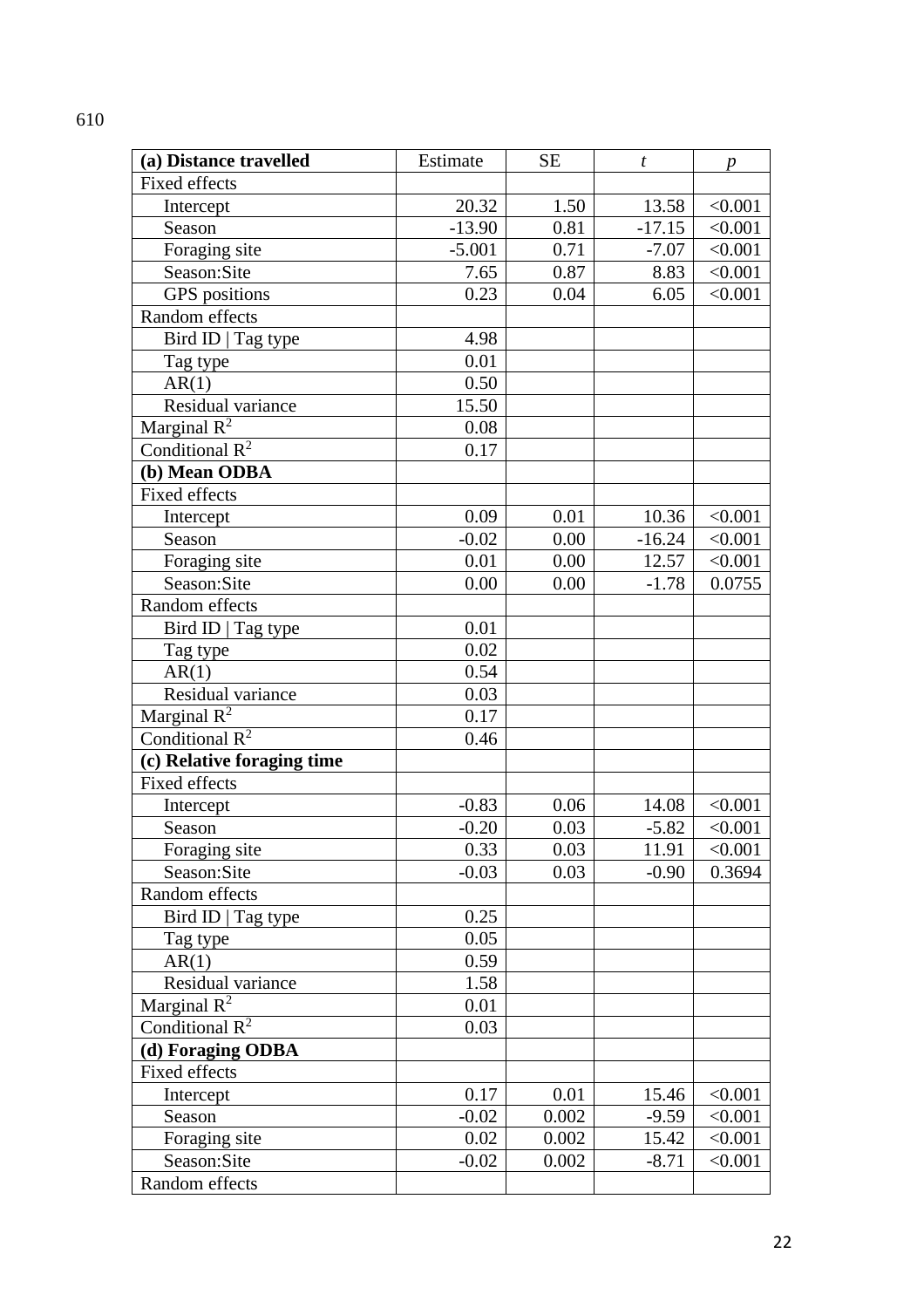|     | Bird ID   Tag type                                                                  | 0.01 |  |  |
|-----|-------------------------------------------------------------------------------------|------|--|--|
|     | Tag type                                                                            | 0.02 |  |  |
|     | AR(1)                                                                               | 0.32 |  |  |
|     | Residual variance                                                                   | 0.03 |  |  |
|     | Marginal $\mathbb{R}^2$                                                             | 0.15 |  |  |
|     | Conditional $R^2$                                                                   | 0.44 |  |  |
| 611 | Table 1: Estimates from LMMs and GLMM explaining (a) total distance travelled, (b)  |      |  |  |
|     |                                                                                     |      |  |  |
| 612 | mean overall dynamic body acceleration (mean ODBA), (c) relative foraging time, and |      |  |  |
|     |                                                                                     |      |  |  |

- (d) mean foraging ODBA. Reference level for season is 'breeding', and for foraging site
- is 'landfill'.
- 
- 
- 
- 
- 
- 
- 
- 
- 
- 
- 
- 
- 
- 
- 
- 
- 
- Ç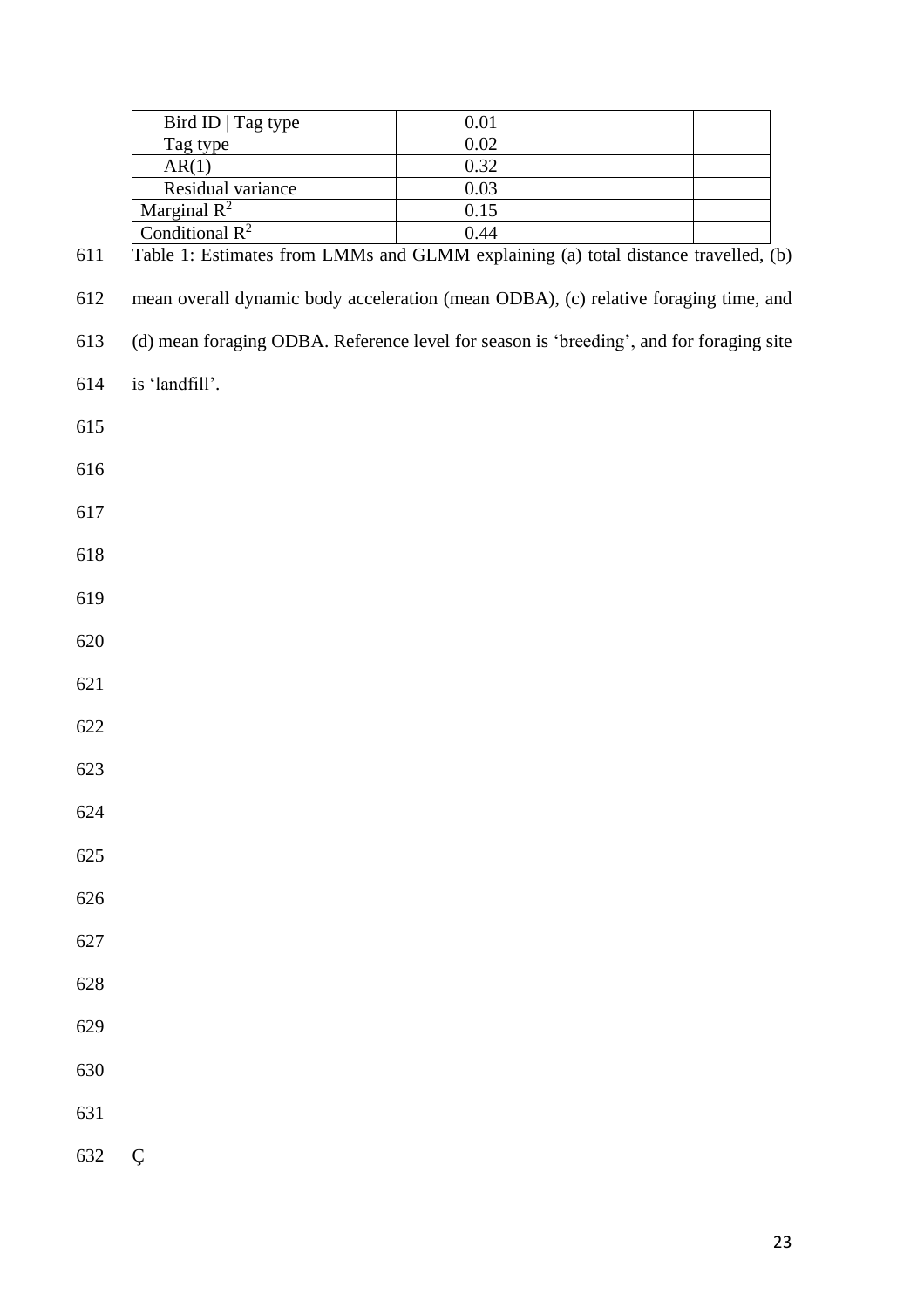| (a) Model-wide<br><b>Interactions</b>                                                                          | Predictor              | Estimate  | <b>SE</b> | $\boldsymbol{p}$ |
|----------------------------------------------------------------------------------------------------------------|------------------------|-----------|-----------|------------------|
| Response                                                                                                       |                        |           |           |                  |
| Mean ODBA                                                                                                      | Distance travelled     |           |           | < 0.001          |
| Mean ODBA                                                                                                      | Relative foraging time |           |           | < 0.001          |
| Mean ODBA                                                                                                      | Foraging ODBA          |           |           | < 0.001          |
| Relative foraging time                                                                                         | Foraging ODBA          |           |           | < 0.001          |
| (b) Breeding, non-landfill                                                                                     |                        |           |           |                  |
| Response                                                                                                       |                        |           |           |                  |
| Mean ODBA                                                                                                      | Distance travelled     | 0.0005    | 0.0000    | < 0.001          |
| Mean ODBA                                                                                                      | Relative foraging time | 0.1049    | 0.0020    | < 0.001          |
| Mean ODBA                                                                                                      | Foraging ODBA          | 0.3150    | 0.0091    | < 0.001          |
| Relative foraging time                                                                                         | Foraging ODBA          | 0.8266    | 0.2827    | 0.0035           |
| (c) Non-Breeding, non-                                                                                         |                        |           |           |                  |
| landfill                                                                                                       |                        |           |           |                  |
| Response                                                                                                       |                        |           |           |                  |
| Mean ODBA                                                                                                      | Distance travelled     | 0.0005    | 0.0000    | < 0.001          |
| Mean ODBA                                                                                                      | Relative foraging time | 0.1016    | 0.0020    | < 0.001          |
| Mean ODBA                                                                                                      | Foraging ODBA          | 0.2536    | 0.0091    | < 0.001          |
| Relative foraging time                                                                                         | <b>Foraging ODBA</b>   | 1.6589    | 0.3157    | < 0.001          |
| (d) Breeding, landfill                                                                                         |                        |           |           |                  |
| Response                                                                                                       |                        |           |           |                  |
| Mean ODBA                                                                                                      | Distance travelled     | 0.0006    | 0.0000    | < 0.001          |
| Mean ODBA                                                                                                      | Relative foraging time | 0.0985    | 0.0068    | < 0.001          |
| Mean ODBA                                                                                                      | <b>Foraging ODBA</b>   | 0.2218    | 0.0184    | < 0.001          |
| Relative foraging time                                                                                         | Foraging ODBA          | $-0.0627$ | 0.5119    | 0.9026           |
| (e) Non-Breeding, landfill                                                                                     |                        |           |           |                  |
| Response                                                                                                       |                        |           |           |                  |
| Mean ODBA                                                                                                      | Distance travelled     | 0.0004    | 0.0000    | < 0.001          |
| Mean ODBA                                                                                                      | Relative foraging time | 0.0691    | 0.0033    | < 0.001          |
| Mean ODBA                                                                                                      | Foraging ODBA          | 0.1696    | 0.0085    | < 0.001          |
| Relative foraging time<br>Toble 2. Estimates from structural equation models (CEM) evalgining the relationship | Foraging ODBA          | $-0.7308$ | 0.2773    | 0.0085           |

634 Table 2: Estimates from structural equation models (SEM) explaining the relationship

635 among total distance travelled, mean overall dynamic body acceleration (ODBA), relative 636 foraging time, and mean foraging ODBA. Estimates for (a) the whole model, (b) breeding

637 period outside landfills, (c) non-breeding period outside landfills, (d) breeding period in

638 landfills, and (e) non-breeding period in landfills.

639

640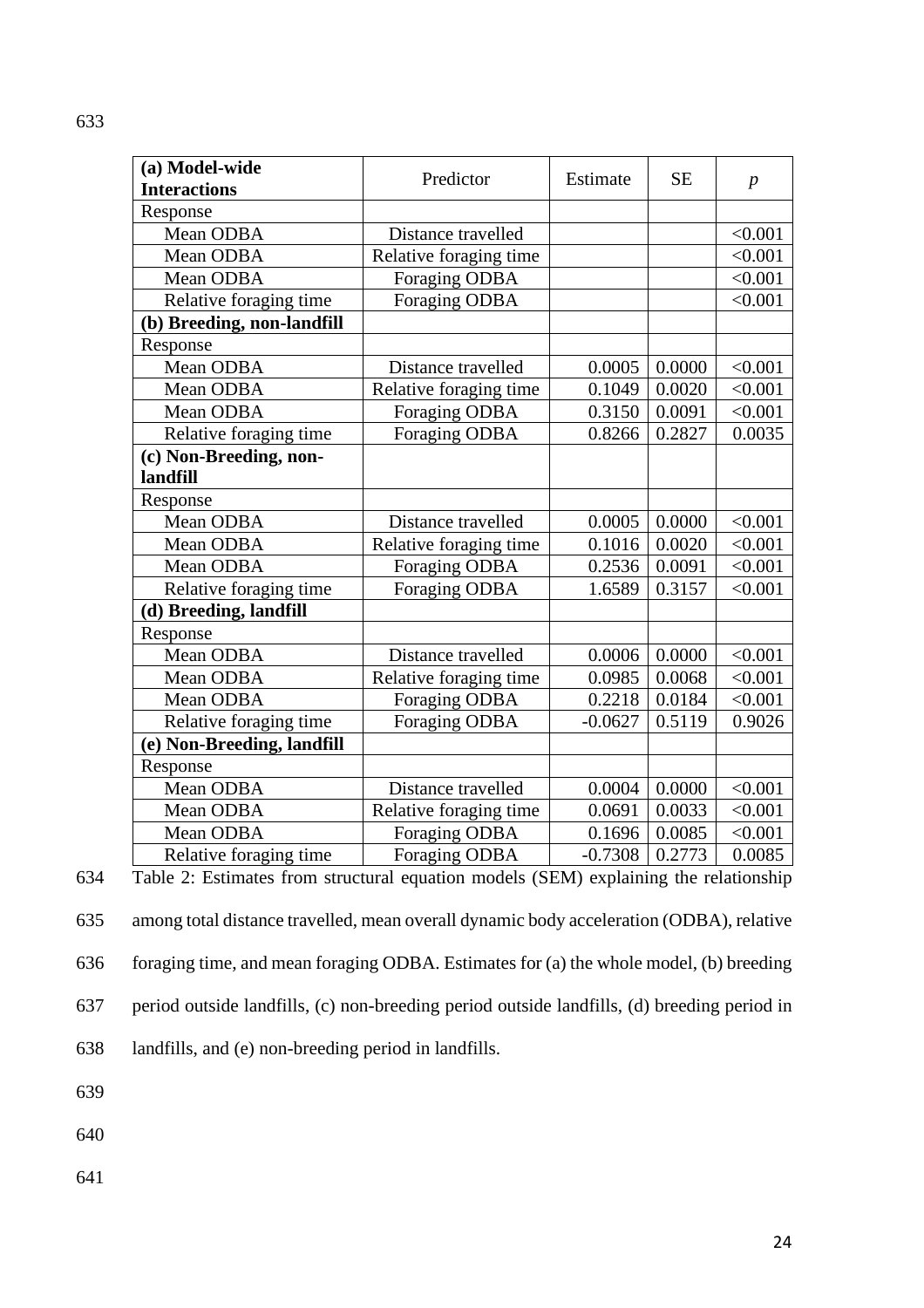| (a) Relative foraging time   | Estimate | <b>SE</b> | t        |         |
|------------------------------|----------|-----------|----------|---------|
| <b>Fixed effects</b>         |          |           |          |         |
| Intercept                    | $-1.21$  | 0.11      | $-11.29$ | < 0.001 |
| Season                       | $-0.03$  | 0.09      | $-0.28$  | 0.7795  |
| Specialisation index         | 0.31     | 0.19      | 1.65     | 0.1062  |
| Season: Specialisation index | $-0.11$  | 0.14      | $-0.79$  | 0.4323  |
| Random effects               |          |           |          |         |
| Bird ID   Tag type           | 0.14     |           |          |         |
| Tag type                     | 0        |           |          |         |
| AR(1)                        | 0.25     |           |          |         |
| Residual variance            | 1.01     |           |          |         |
| (b) Foraging ODBA            |          |           |          |         |
| <b>Fixed effects</b>         |          |           |          |         |
| Intercept                    | 0.16     | 0.01      | 11.22    | < 0.001 |
| Season                       | $-0.02$  | 0.01      | $-2.51$  | 0.0120  |
| Specialisation index         | 0.01     | 0.01      | 0.42     | 0.6756  |
| Season: Specialisation index | 0.01     | 0.01      | 0.82     | 0.4142  |
| Random effects               |          |           |          |         |
| Bird ID   Tag type           | 0.01     |           |          |         |
| Tag type                     | 0.02     |           |          |         |
| AR(1)                        | 0.10     |           |          |         |
| Residual variance            | 0.03     |           |          |         |

642 Table 3: Estimates from GLMM and LMM explaining (a) relative foraging time, and (b)

643 mean foraging overall dynamic body acceleration (ODBA), while foraging on landfills.

644 Reference level for season is 'breeding'.

645

646

647

- 649
- 650
- 651
- 652
- 653
- 
- 654
- 655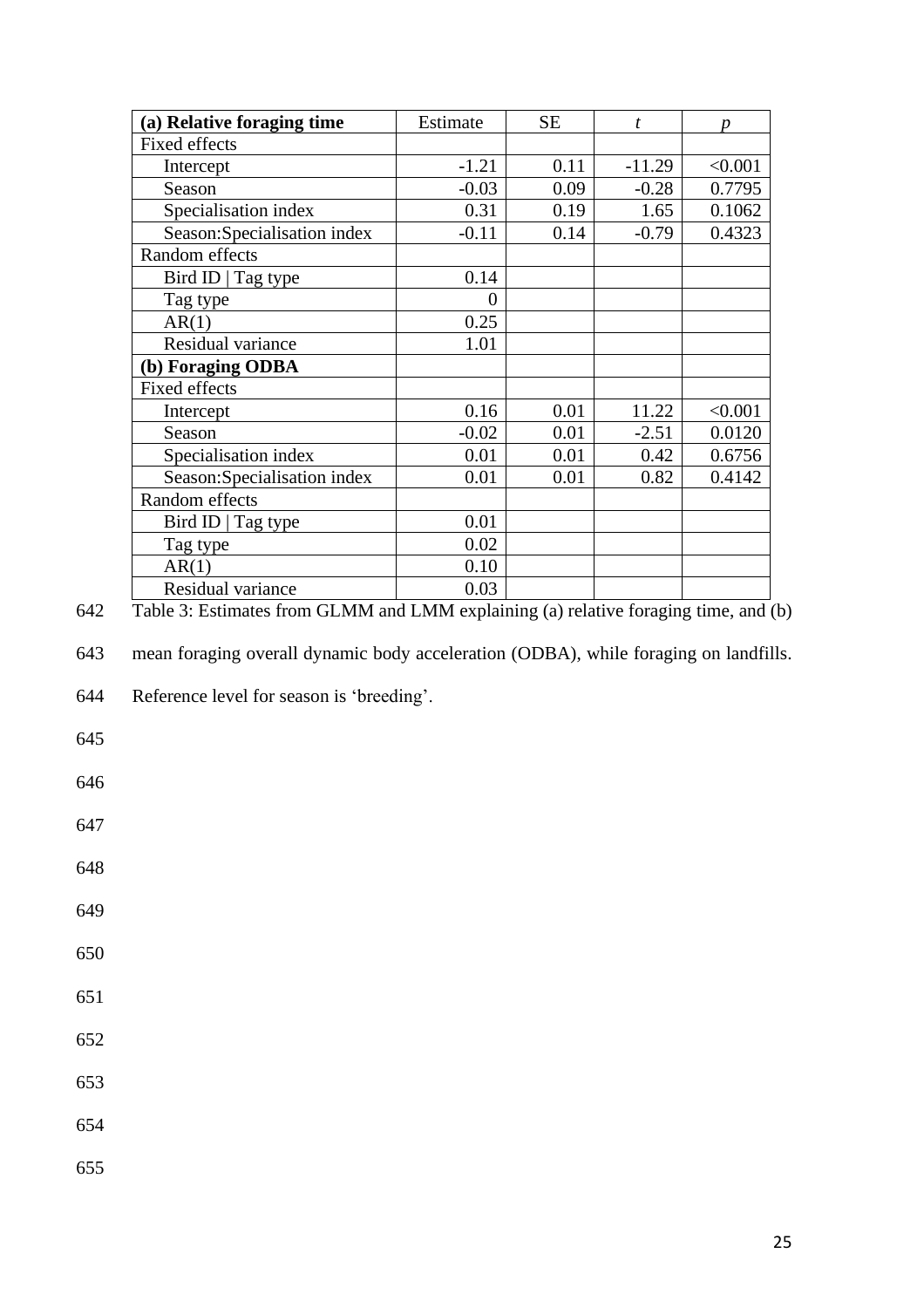



 Figure 1: Foraging areas of tracked white storks in southern Iberia (Portugal and Spain) between 2016 and 2019 during a) the breeding and b) the non-breeding periods. Stars indicate landfill sites.

- 
- 
- 
- 
- 
- 
- 
- 
- 
- 
- 
- 
- 
-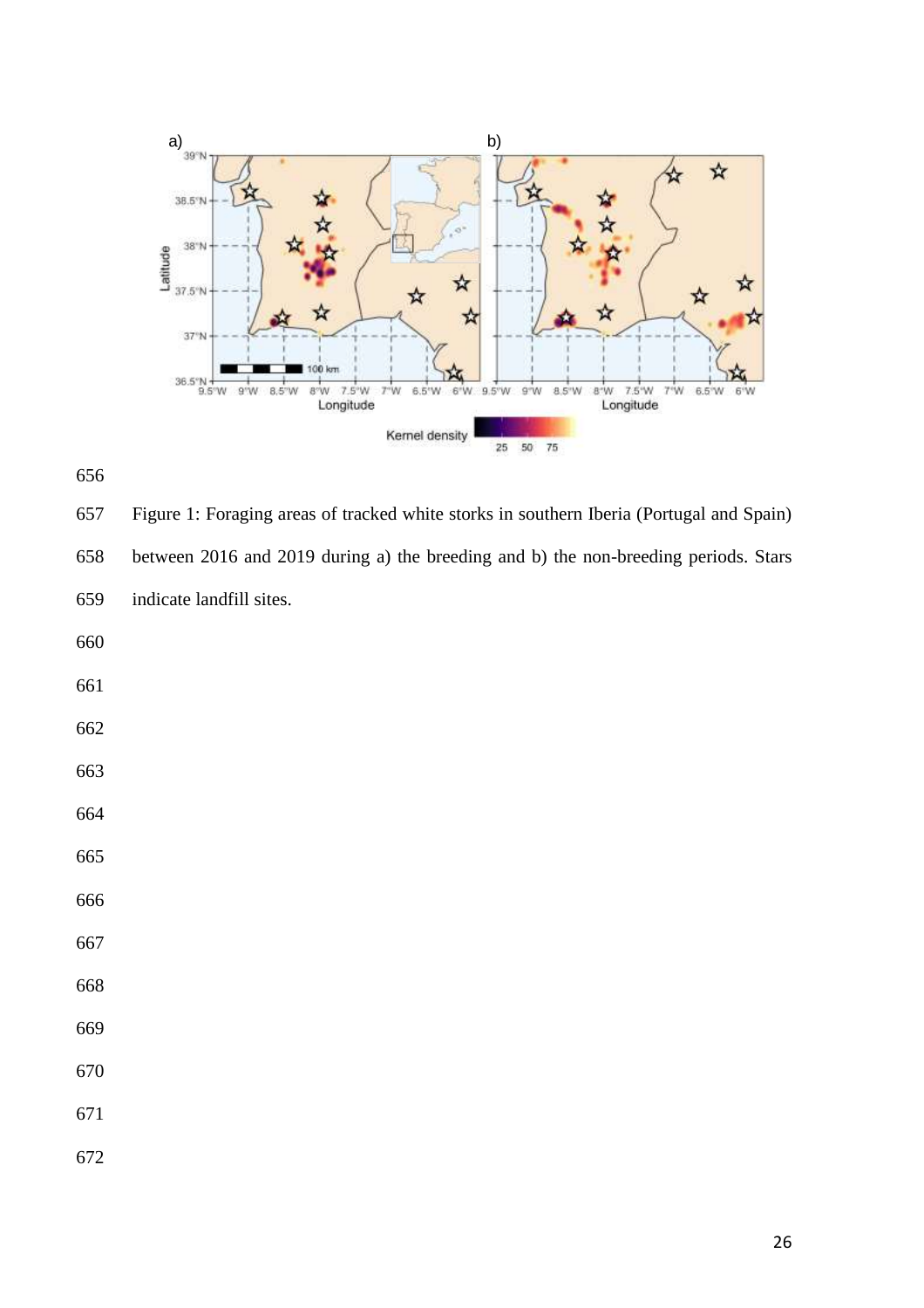

 Figure 2: Estimates from GLMMs explaining the probability of white storks attending a landfill during the breeding season as a function of the distance from the nesting site to the closest landfill.

- 
- 
- 
-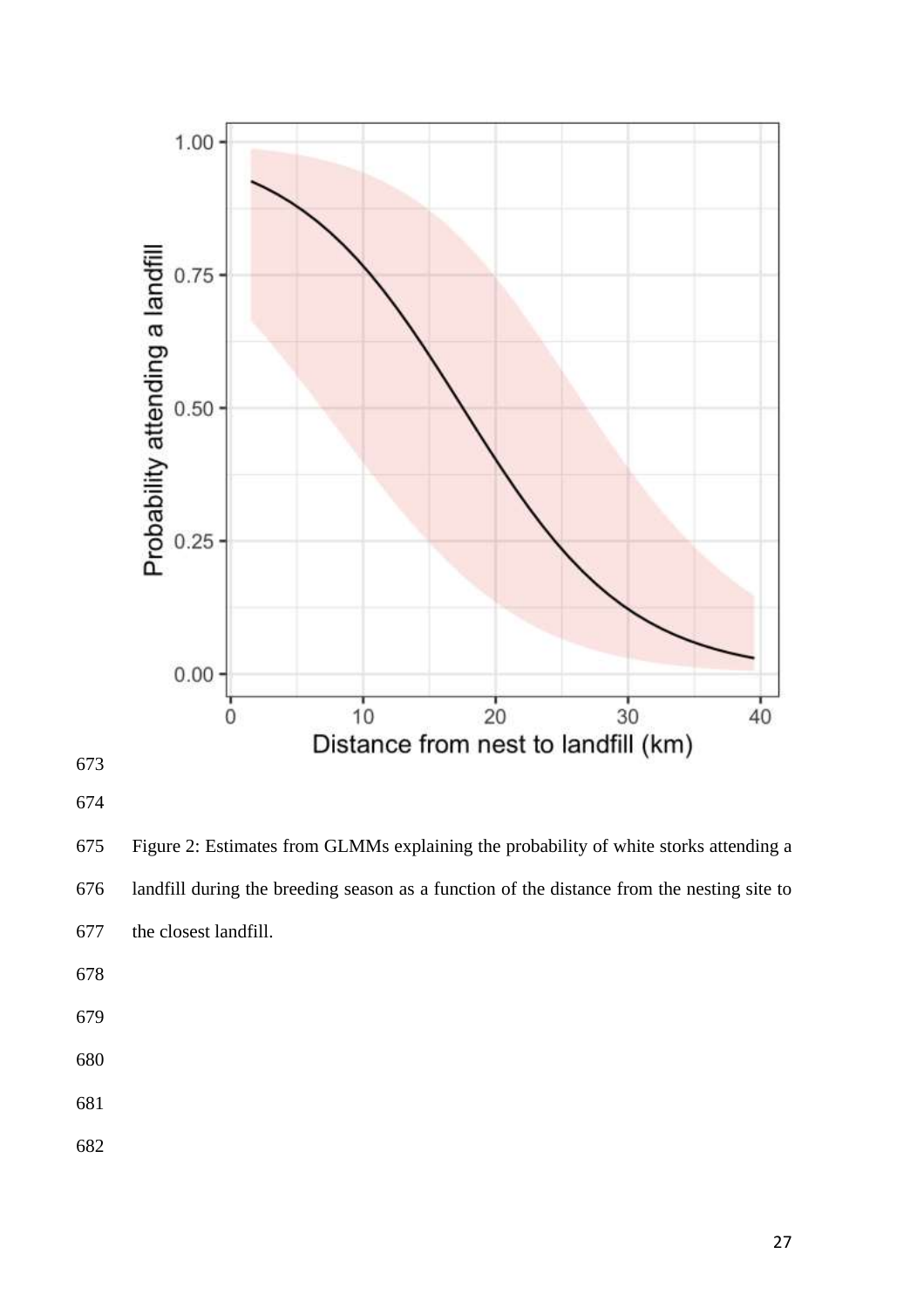

 Figure 3: Predicted values and 95 % confidence intervals from GLMMs explaining (a) daily distance travelled, (b) mean overall dynamic body acceleration (ODBA), (c) relative foraging time, and (d) mean foraging ODBA of foraging white storks, as a function of season (breeding or non-breeding) and foraging site (landfill or non-landfill).

- 
- 
- 
- 
-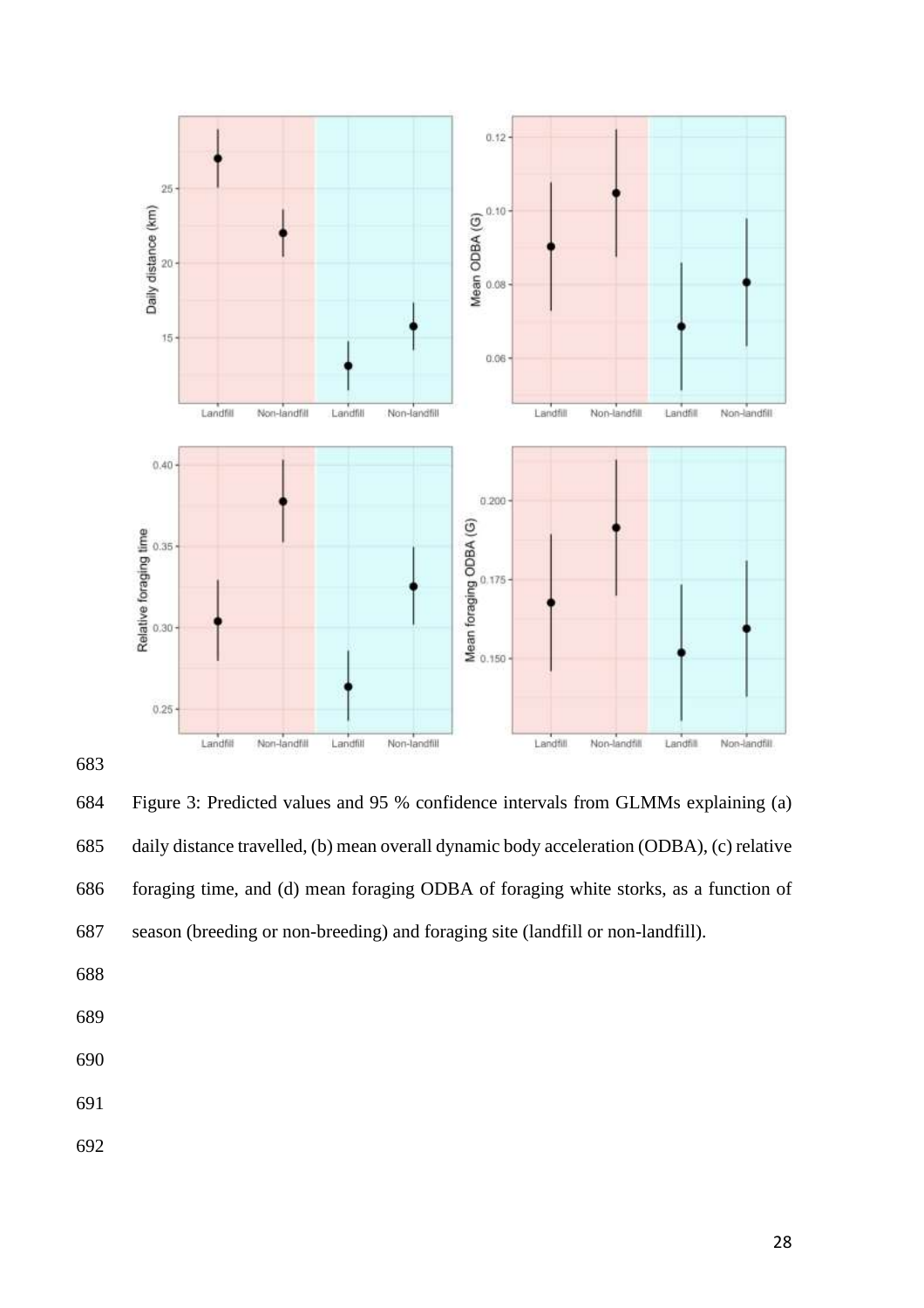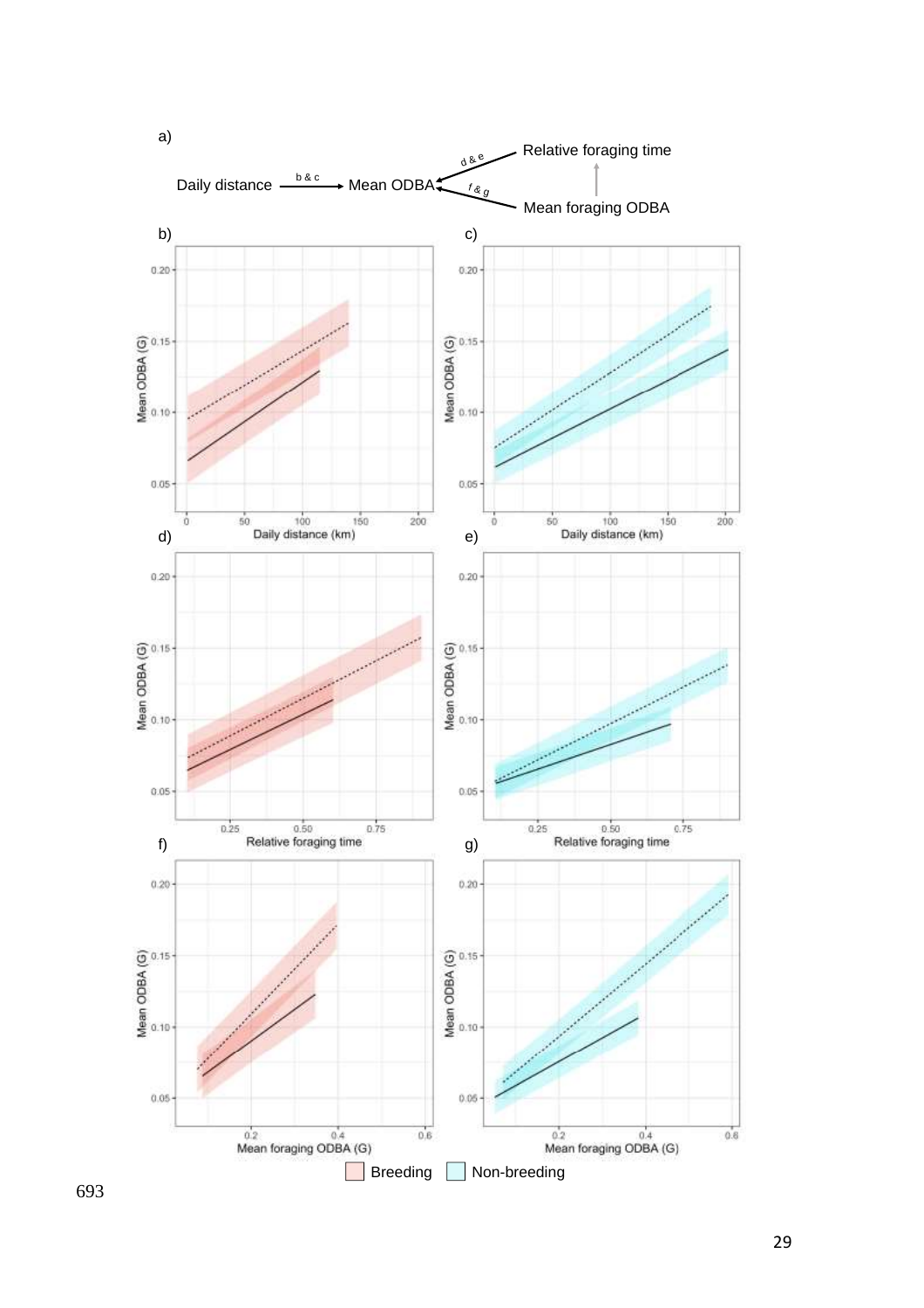| 694 | Figure 4: (a) Graphical explanation of the structural equation model (SEM) showing the   |
|-----|------------------------------------------------------------------------------------------|
| 695 | relative contribution of white storks' foraging decisions into the mean overall dynamic  |
| 696 | body acceleration (ODBA). Black arrows indicate relationships represented in the figure  |
| 697 | and the grey arrow relationship not represented in the figure. Mean ODBA as a function   |
| 698 | of daily distance travelled for (b) the breeding season and (c) the non-breeding season; |
| 699 | mean ODBA as a function of relative foraging time for (d) the breeding season and (e)    |
| 700 | the non-breeding season; and mean ODBA as a function of mean foraging ODBA for (f)       |
| 701 | the breeding season and (g) the non-breeding season. Solid line on landfill sites and    |
| 702 | dashed line on non-landfill sites.                                                       |
| 703 |                                                                                          |
| 704 |                                                                                          |
| 705 |                                                                                          |
| 706 |                                                                                          |
| 707 |                                                                                          |
| 708 |                                                                                          |
| 709 |                                                                                          |
| 710 |                                                                                          |
| 711 |                                                                                          |
| 712 |                                                                                          |
| 713 |                                                                                          |
| 714 |                                                                                          |
| 715 |                                                                                          |
| 716 |                                                                                          |
| 717 |                                                                                          |
| 718 |                                                                                          |